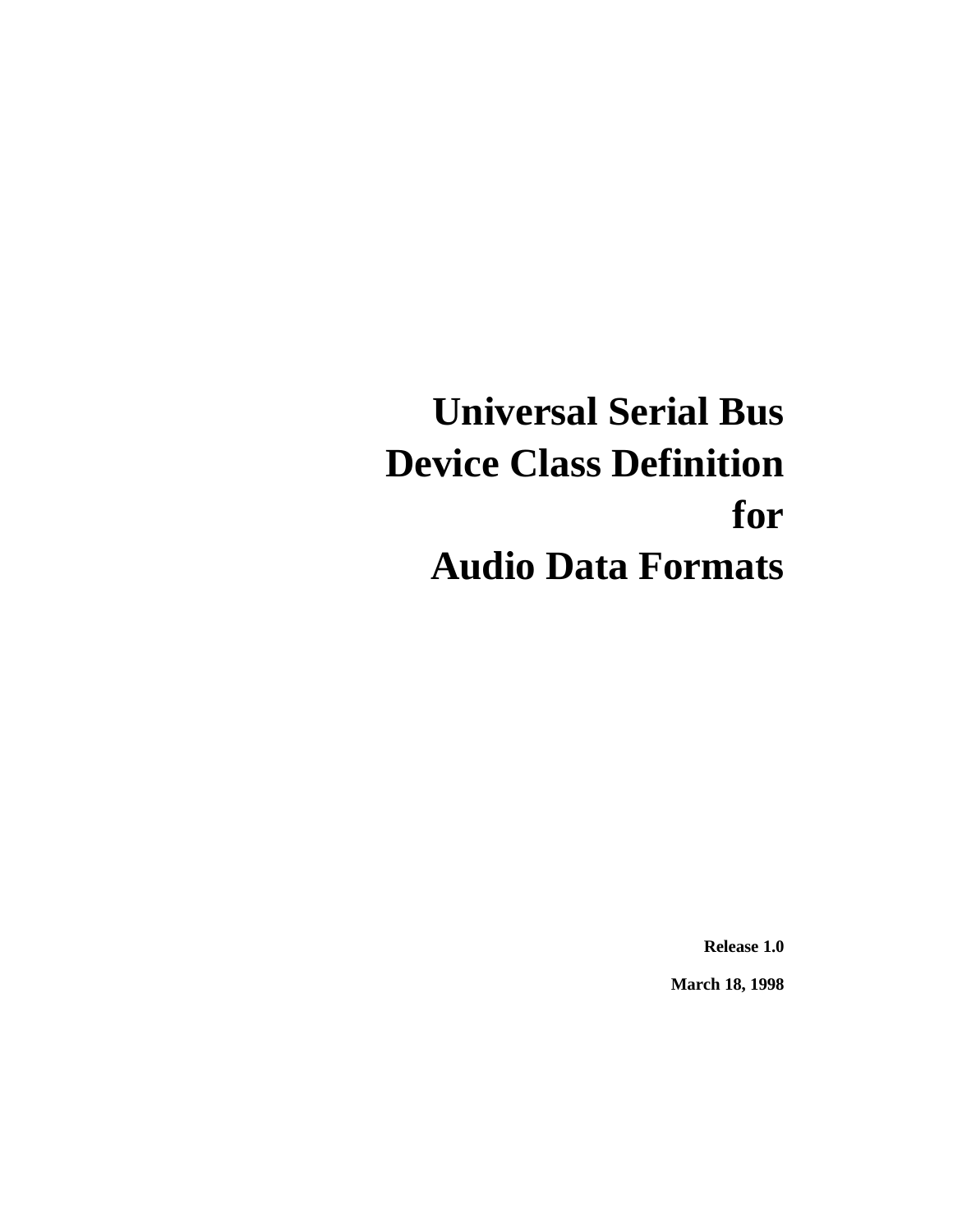# **Scope of This Release**

This document is the 1.0 release of this device class definition.

# **Contributors**

| <b>Gal Ashour</b>         | <b>IBM</b> Corporation         |
|---------------------------|--------------------------------|
| <b>Billy Brackenridge</b> | Microsoft Corporation          |
| Oren Tirosh               | Altec Lansing                  |
| Craig Todd                | Dolby Laboratories             |
| Remy Zimmermann           | Logitech                       |
| Geert Knapen              | Philips ITCL                   |
|                           | Interleuvenlaan 74-76          |
|                           | B-3001 Leuven-Heverlee BELGIUM |
|                           | Phone: $+32$ 16 390 734        |
|                           | $Fax: +32 16 390 600$          |
|                           | E-mail: Geert.Knapen@innet.be  |

# **Revision History**

| <b>Revision</b>   | Date       | <b>Filename</b> | <b>Author</b> | <b>Description</b>                                                             |
|-------------------|------------|-----------------|---------------|--------------------------------------------------------------------------------|
| 0.1               | Dec. 1, 96 | Frmts01.doc     | Geert Knapen  | Initial version                                                                |
| 0.2               | Jan. 1, 97 | Frmts02.doc     | Geert Knapen  | Corrected typos.                                                               |
| 0.3               | Mar. 1, 97 | Frmts03.doc     | Geert Knapen  | Adapted template and contents to<br>correspond with core document.             |
| 0.9 <sub>rc</sub> | Apr. 1, 97 | Frmts09rc.doc   | Geert Knapen  | Brought in line with core document. Added<br>Type II descriptors and requests. |
| 0.9               | May 1, 97  | Frmts09.doc     | Geert Knapen  | Added details for MPEG and AC-3. Added<br>format-specific requests.            |
| 0.9CE             | Sep 1, 97  | Frmts09CE.doc   | Geert Knapen  | Copy-edited for publication on the web.                                        |
| 0.9a              | Oct 1, 97  | Frmts09a.doc    | Geert Knapen  | <b>Incorporated RRs</b>                                                        |
| 1.0 <sub>RC</sub> | Mar 1, 98  | Frmts10RC.doc   | Geert Knapen  | Added the Transfer Delimiter concept.<br>Cleaned up the formatting.            |
| 1.0               | Mar 18, 98 | Frmts10.doc     | Geert Knapen  | Changed all references to 1.0                                                  |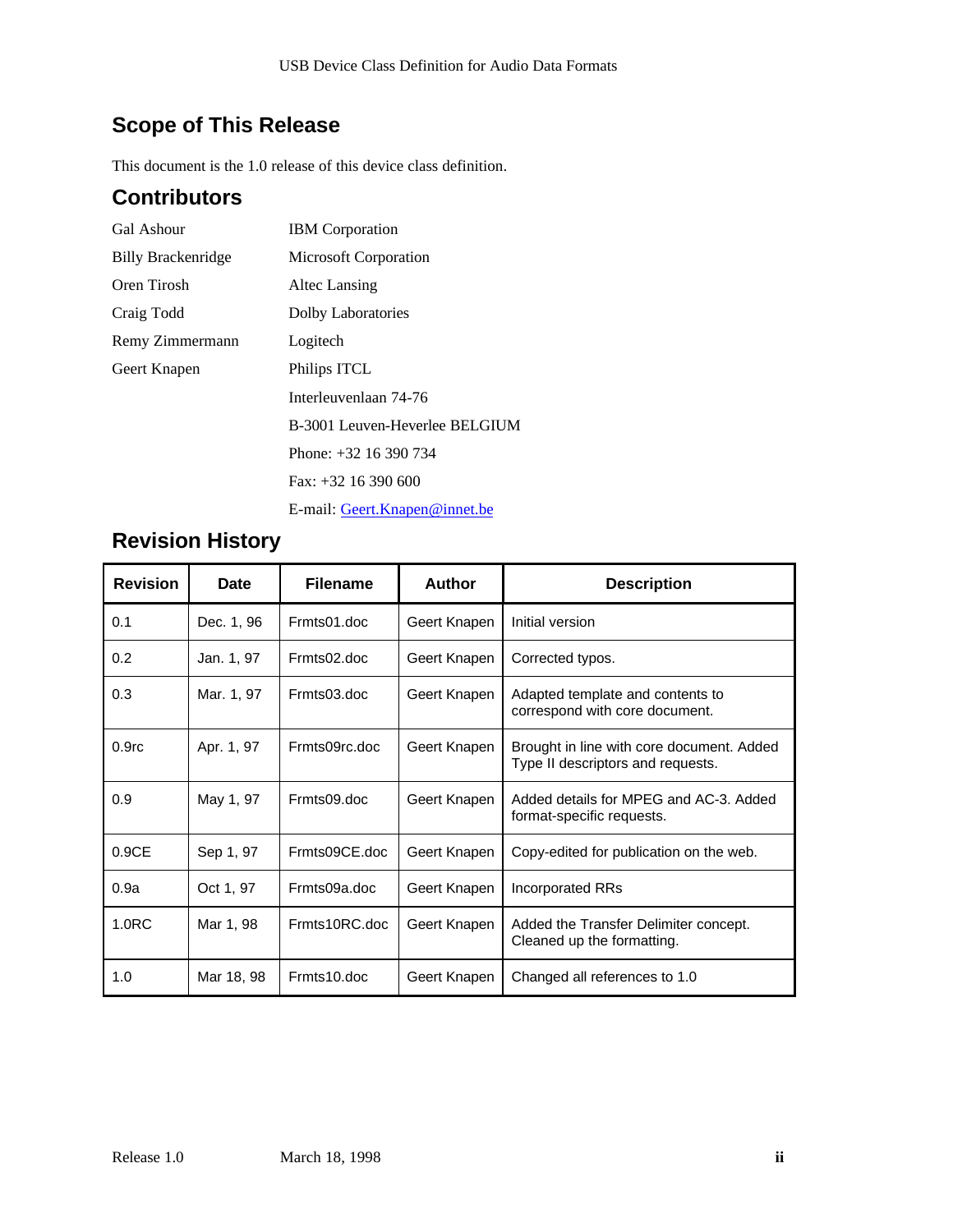#### **Copyright © 1997, USB Implementers Forum All rights reserved.**

#### **INTELLECTUAL PROPERTY DISCLAIMER**

#### **THIS SPECIFICATION IS PROVIDED "AS IS" WITH NO WARRANTIES WHATSOEVER INCLUDING ANY WARRANTY OF MERCHANTABILITY, FITNESS FOR ANY PARTICULAR PURPOSE, OR ANY WARRANTY OTHERWISE ARISING OUT OF ANY PROPOSAL, SPECIFICATION, OR SAMPLE.**

**A LICENSE IS HEREBY GRANTED TO REPRODUCE AND DISTRIBUTE THIS SPECIFICATION FOR INTERNAL USE ONLY. NO OTHER LICENSE, EXPRESS OR IMPLIED, BY ESTOPPEL OR OTHERWISE, TO ANY OTHER INTELLECTUAL PROPERTY RIGHTS IS GRANTED OR INTENDED HEREBY.**

#### **AUTHORS OF THIS SPECIFICATION DISCLAIM ALL LIABILITY, INCLUDING LIABILITY FOR INFRINGEMENT OF PROPRIETARY RIGHTS, RELATING TO IMPLEMENTATION OF INFORMATION IN THIS SPECIFICATION. AUTHORS OF THIS SPECIFICATION ALSO DO NOT WARRANT OR REPRESENT THAT SUCH IMPLEMENTATION(S) WILL NOT INFRINGE SUCH RIGHTS.**

Dolby™, AC-3™, Pro Logic™ and Dolby Surround™ are trademarks of Dolby Laboratories, Inc. All other product names are trademarks, registered trademarks, or service marks of their respective owners.

#### *Please send comments via electronic mail to techsup@usb.org*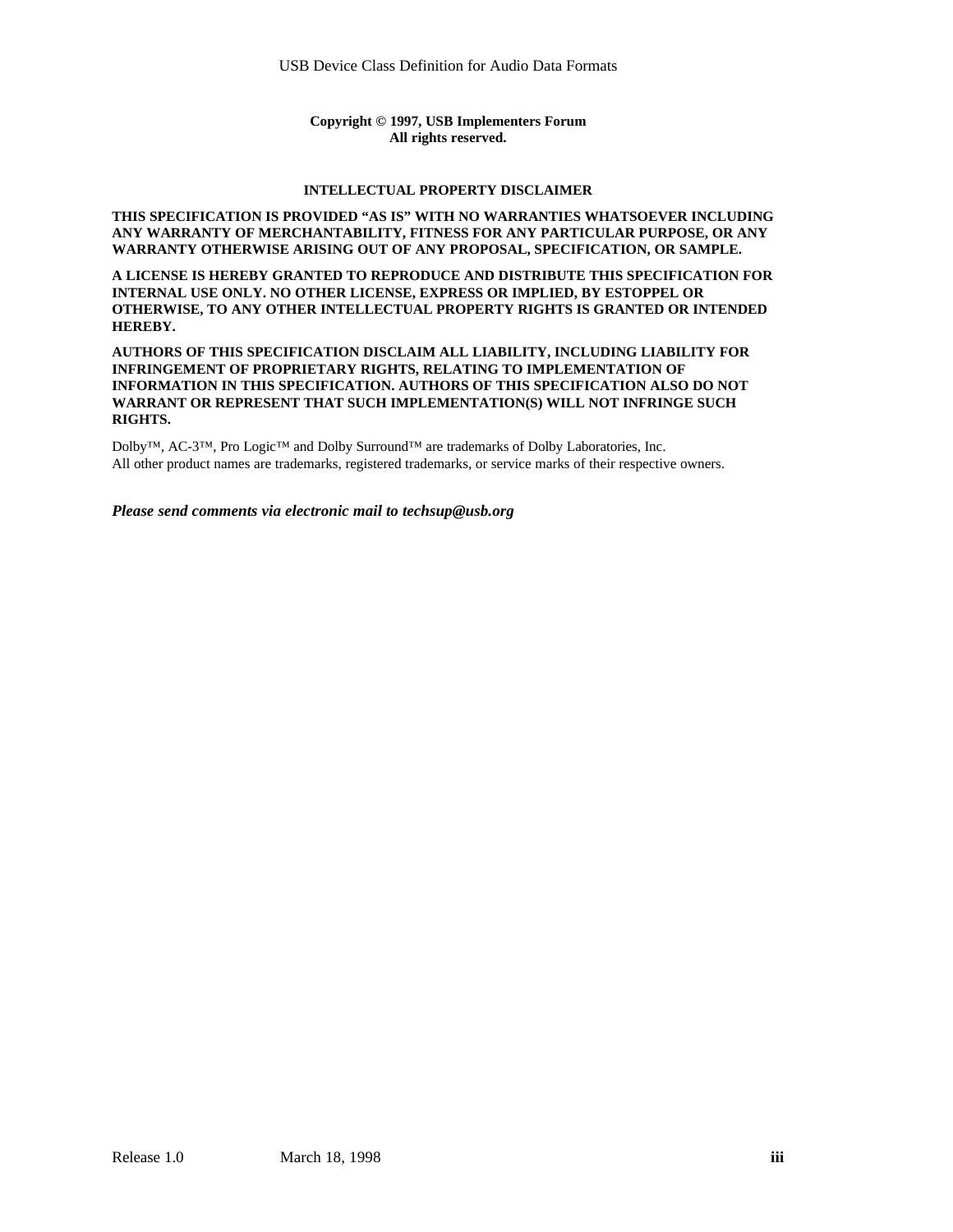# **Table of Contents**

| 1.           |  |
|--------------|--|
| 1.1          |  |
| 1.2          |  |
| $\mathbf{2}$ |  |
| 2.1          |  |
| 2.2          |  |
| 2.2.1        |  |
| 2.2.2        |  |
| 2.2.3        |  |
| 2.2.4        |  |
| 2.2.5        |  |
| 2.2.6        |  |
| 2.3          |  |
| 2.3.1        |  |
| 2.3.2        |  |
| 2.3.3        |  |
| 2.3.4        |  |
| 2.3.5        |  |
| 2.3.6        |  |
| 2.3.7        |  |
| 2.3.8        |  |
| 2.4          |  |
| 2.4.1        |  |
| 3            |  |
|              |  |
| A.1          |  |
| A.1.1        |  |
| A.1.2        |  |
| A.1.3        |  |
| A.2          |  |
| A.1          |  |
|              |  |
| A.3.1        |  |
| A.3.2        |  |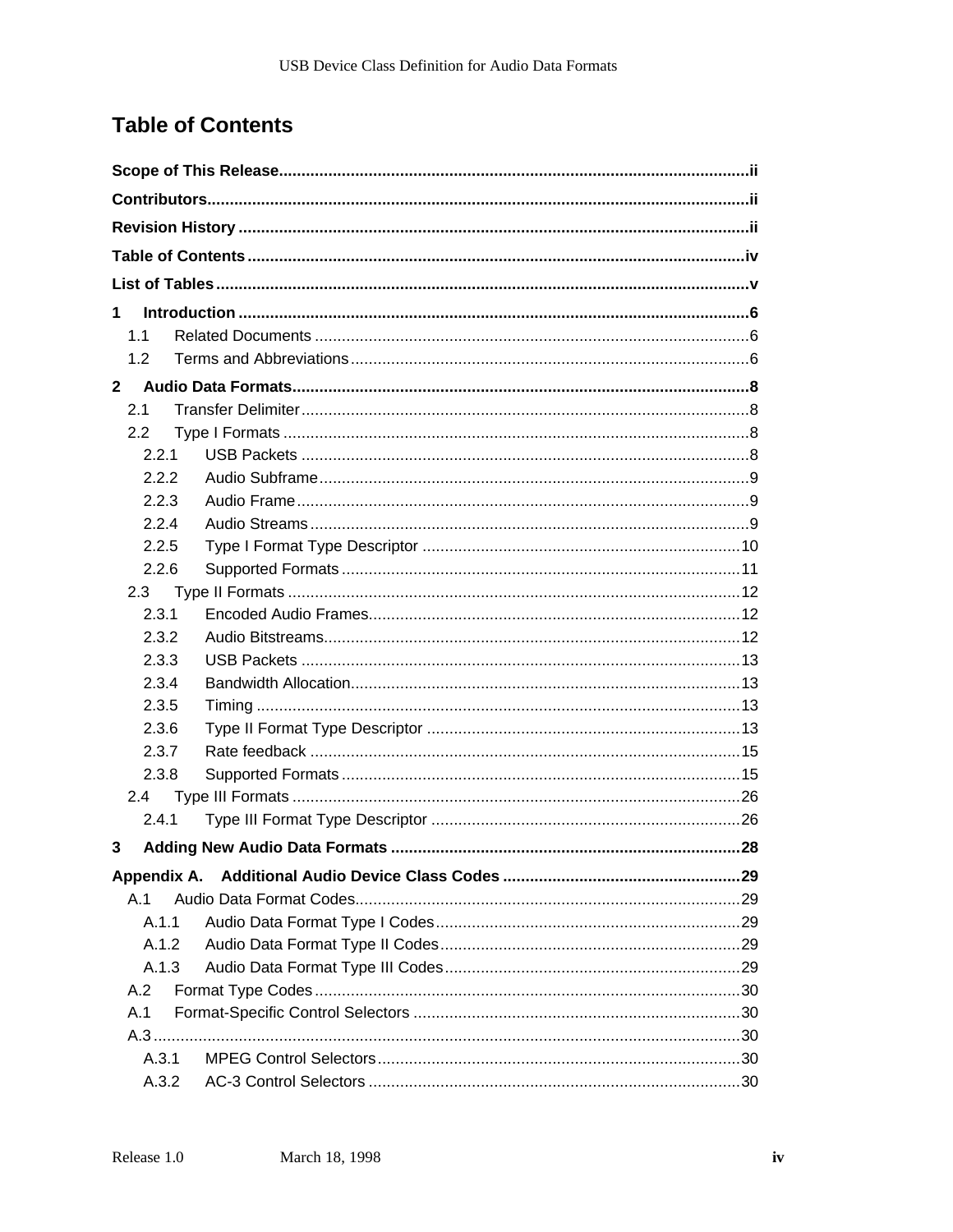# **List of Tables**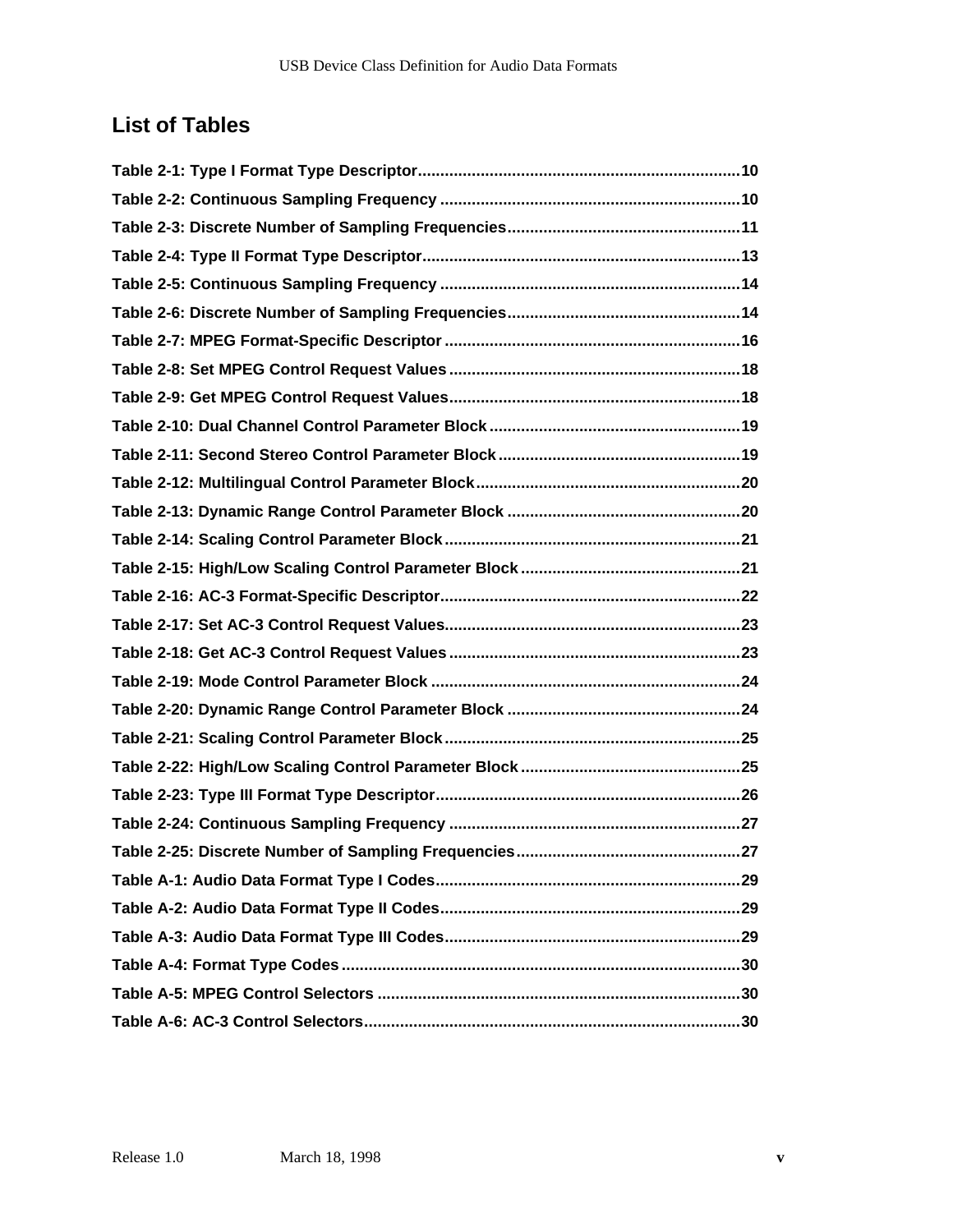# **1 Introduction**

The intention of this document is to describe in detail all the Audio Data Formats that are supported by the Audio Device Class. This document is considered an integral part of *the Audio Device Class Specification*, although subsequent revisions of this document are independent of the revision evolution of the main *USB Audio Specification*. This is to easily accommodate the addition of new Audio Data Formats without impeding the core *USB Audio Specification*.

# **1.1 Related Documents**

- *Universal Serial Bus Specification*, 1.0 final draft revision (also referred to as the *USB Specification*). In particular, see Chapter 9, "USB Device Framework."
- *Universal Serial Bus Device Class Definition for Audio Data Formats* (referred to in this document as *USB Audio Data Formats*).
- *Universal Serial Bus Device Class Definition for Terminal Types* (referred to in this document as *USB Audio Terminal Types*).
- ANSI S1.11-1986 standard.
- MPEG-1 standard ISO/IEC 111172-3 1993.
- MPEG-2 standard ISO/IEC 13818-3 Feb. 20, 1997.
- Digital Audio Compression Standard (AC-3), ATSC A/52 Dec. 20, 1995. (available from http://www.atsc.org)
- ANSI/IEEE-754 floating-point standard.
- ISO/IEC 958 International Standard: *Digital Audio Interface and Annexes.*
- ISO/IEC 1937 standard.
- ITU G.711 standard.

#### **1.2 Terms and Abbreviations**

This section defines terms used throughout this document. For additional terms that pertain to the Universal Serial Bus, see Chapter 2, "Terms and Abbreviations," in the *USB Specification*.

| <b>Audio Frame</b>             | A collection of audio subframes, each containing a PCM<br>audio sample of a different physical audio channel, taken<br>at the same moment in time.                                                      |
|--------------------------------|---------------------------------------------------------------------------------------------------------------------------------------------------------------------------------------------------------|
| <b>Audio Stream</b>            | A concatenation of a potentially very large number of<br>audio frames ordered according to ascending time.                                                                                              |
| <b>Audio Subframe</b>          | Holds a single PCM audio sample.                                                                                                                                                                        |
| <b>DVD</b>                     | Acronym for Digital Versatile Disc.                                                                                                                                                                     |
| <b>Encoded Audio Bitstream</b> | A concatenation of a potentially very large number of<br>encoded audio frames, ordered according to ascending<br>time.                                                                                  |
| <b>Encoded Audio Frame</b>     | A sequence of bits that contains an encoded representation<br>of one or more physical audio channels.                                                                                                   |
| <b>MPEG</b>                    | Acronym for Moving Pictures Expert Group.                                                                                                                                                               |
| <b>PCM</b>                     | Acronym for Pulse Coded Modulation.                                                                                                                                                                     |
| <b>Transfer Delimiter</b>      | A unique token that indicates an interruption in an<br>isochronous data packet stream. Can be either a zero-<br>length data packet or the absence of an isochronous<br>transfer in a certain USB frame. |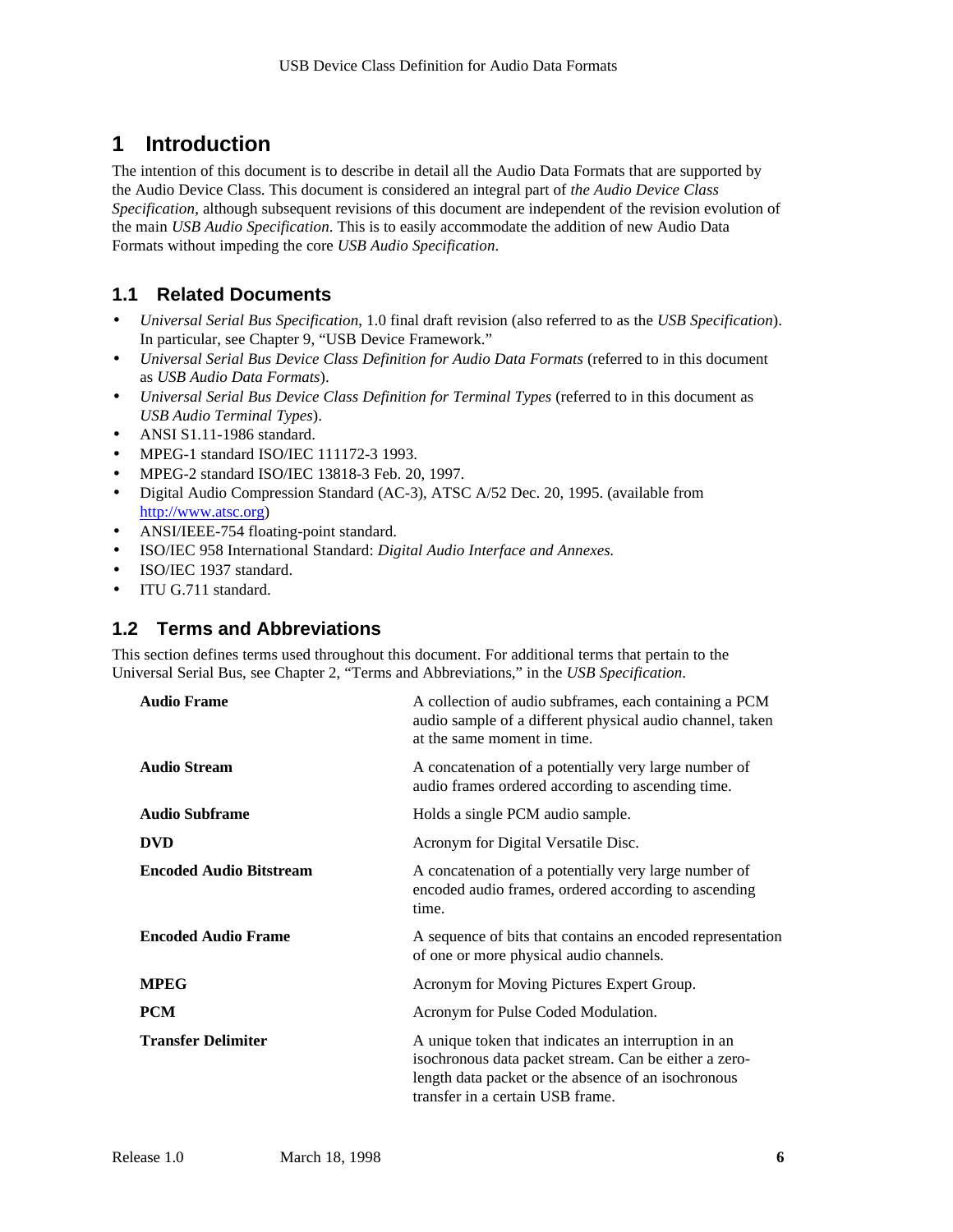USB Device Class Definition for Audio Data Formats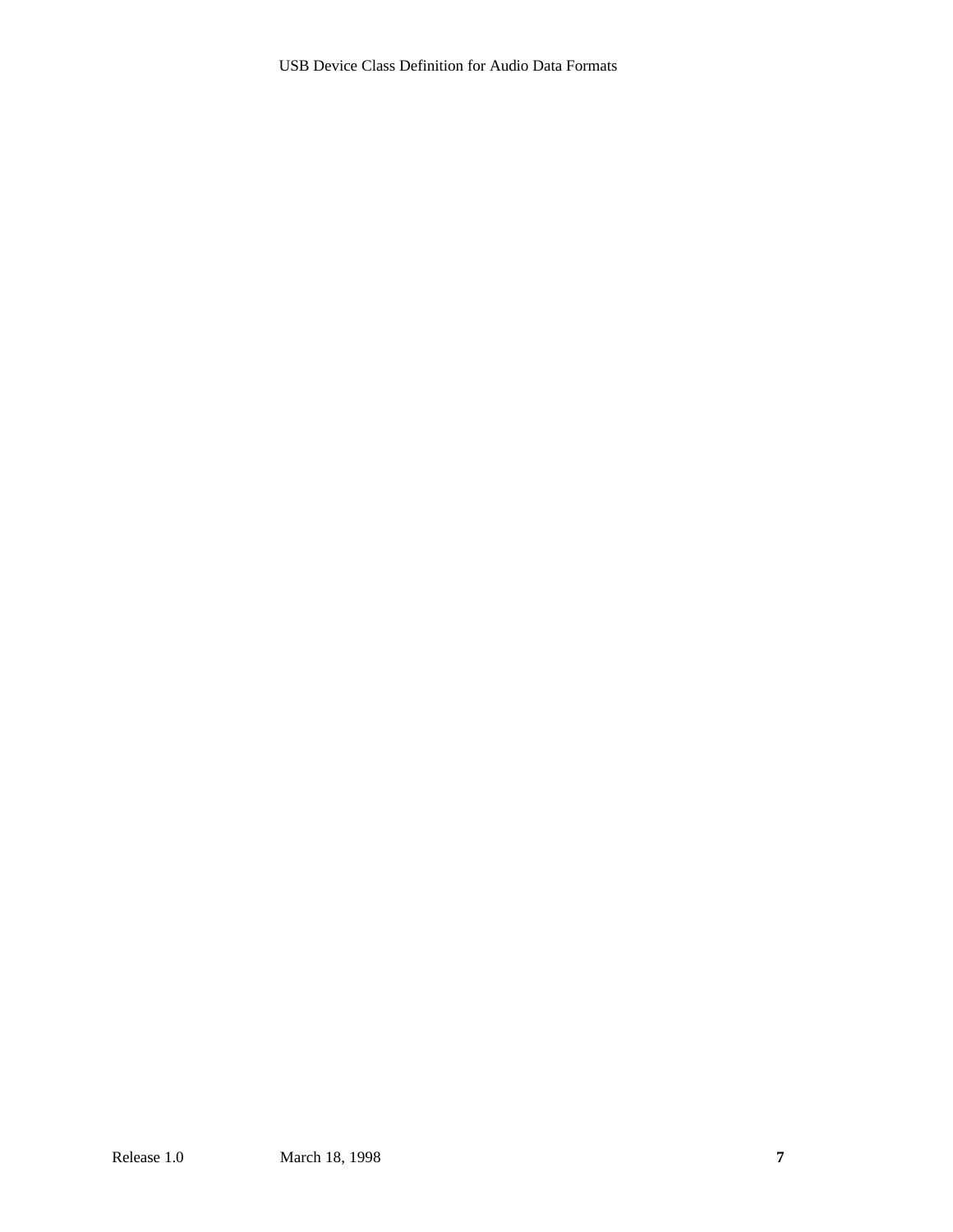# **2 Audio Data Formats**

Audio Data Formats can be divided in three main groups according to type.

The first group, Type I, deals with audio data streams that are constructed on a sample-by-sample basis. Each audio sample is represented by a single independent symbol and the data stream is built up by concatenating those symbols. Different compression schemes may be used to transform the audio samples into symbols. If multiple physical audio channels are formatted into a single audio channel cluster, then samples at time *x* of subsequent channels are transmitted interleaved, according to the cluster channel ordering as described in the main *USB Audio Specification*, followed by samples at time *x*+1, interleaved in the same fashion and so on. The notion of physical channels is explicitly preserved during transmission. A typical example of Type I formats is the standard PCM audio data.

The second group, Type II, deals with those formats that do not preserve the notion of physical channels during the transmission. Typically, all non-PCM encoded audio data streams belong to this group. A number of audio samples, often originating from multiple physical channels, are encoded into a number of bits in such a way that, after transmission, the original audio samples can be reconstructed to a certain degree of accuracy. The number of bits used for transmission is typically one or more orders of magnitude smaller than the number of bits needed to represent the original PCM audio samples, effectively realizing a considerable bandwidth reduction during transmission.

The third group, Type III, contains special formats that do not fit in both previous groups. In fact, they mix characteristics of Type I and Type II groups to transmit audio data streams. One or more non-PCM encoded audio data streams are packed into "pseudo-stereo samples" and transmitted as if they were real stereo PCM audio samples. The sampling frequency of these pseudo samples matches the sampling frequency of the original PCM audio data streams. Therefore, clock recovery at the receiving end is easier than it is in the case of Type II formats. The drawback is that unless multiple non-PCM encoded streams are packed into one pseudo stereo stream, more bandwidth than necessary is consumed.

Section A.1, "Audio Data Format Codes" summarizes the Audio Data Formats that are currently supported in the Audio Device Class. The following sections explain those formats in more detail.

# **2.1 Transfer Delimiter**

Isochronous data streams are continuous in nature, although the actual number of bytes sent per packet may vary throughout the lifetime of the stream (for rate adaptation purposes for instance). To indicate a temporary stop in the isochronous data stream without closing the pipe (and thus relinquishing the USB bandwidth), an in-band Transfer Delimiter needs to be defined. This specification considers two situations to be a Transfer Delimiter. The first is a zero-length data packet and the second is the absence of an isochronous transfer in a particular USB frame. Both situations are considered equivalent and the audio function is expected to behave the same. However, the second type consumes less isochronous USB bandwidth (i.e. zero bandwidth). In both cases, this specification considers a Transfer Delimiter to be an entity that can be sent over the USB.

#### **2.2 Type I Formats**

The following sections describe the Audio Data Formats that belong to Type I. A number of terms and their definition are presented.

#### **2.2.1 USB Packets**

Audio data streams that are inherently continuous must be packetized when sent over the USB. The quality of the packetizing algorithm directly influences the amount of effort needed to reconstruct a reliable sample clock at the receiving side. The goal must be to keep the instantaneous number of samples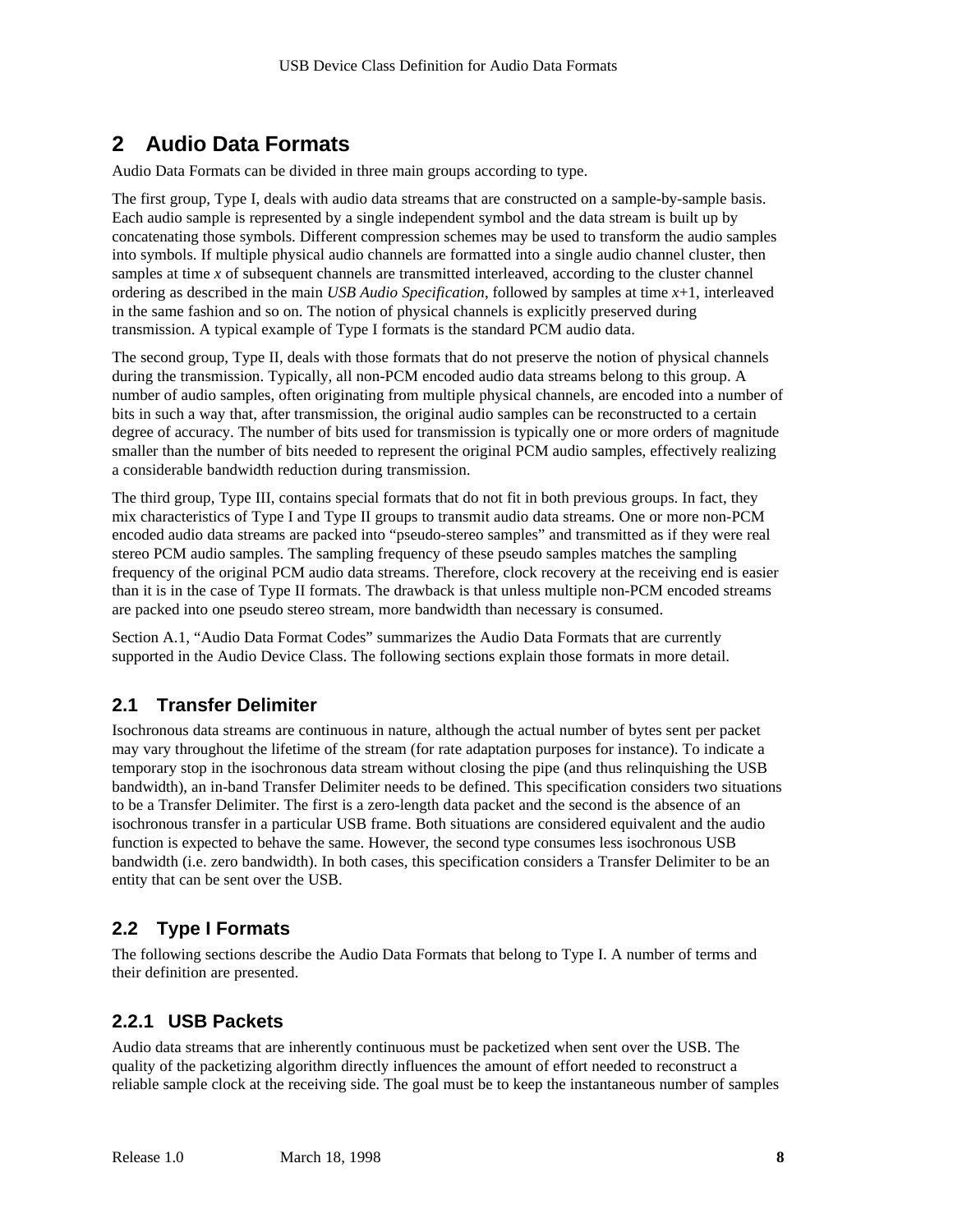per frame  $(n_i)$  as close as possible to the average number of samples per frame,  $(n_{av})$ . The average  $n_{av}$ should be calculated as a sliding average over a period of 256 frames.

If the sampling rate is a constant, the allowable variation on  $n_i$  is limited to one sample, that is,  $\Delta n_i = 1$ . This implies that all packets must either contain INT  $(n_{av})$  (small packet) or INT  $(n_{av}) + 1$  (large packet) samples. For all *i*:

$$
n_i = \text{INT} (n_{av}) \mid \text{INT} (n_{av}) + 1
$$

*Note*: In the case where  $n_{av} = \text{INT}(n_{av})$ ,  $n_i$  may vary between INT  $(n_{av})$  - 1 (small packet), INT  $(n_{av})$ (medium packet) and INT  $(n_{av}) + 1$  (large packet).

To limit the needed buffer depths to acceptable limits, this specification limits the cumulative difference between  $n_{av}$  and  $n_i$  to  $\pm 1.5$  samples.

If the sampling rate can be varied (to implement pitch control), the allowable pitch shift is 1kHz/ms. That is, the allowable variation on  $n_i$  is limited to one sample per frame. For all *i*:

$$
n_{i+1}=n_i\pm 1
$$

Pitch control is restricted to adaptive endpoints only. AudioStreaming interfaces that support pitch control on their isochronous endpoint are required to report this in the class-specific endpoint descriptor. In addition, a Set/Get Pitch Control request is required to enable or disable the pitch control functionality.

#### **2.2.2 Audio Subframe**

The basic structure used to represent audio data is the audio subframe. An audio subframe holds a single audio sample. An audio subframe always contains an integer number of bytes.

This specification limits the possible audio subframe sizes (**bSubframeSize**) to 1, 2, 3 or 4 bytes per audio subframe. An audio sample is represented using a number of bits (**bBitResolution**) less than or equal to the total number of bits available in the audio subframe, i.e. **bBitResolution** ≤ **bSubframeSize**\*8.

AudioStreaming endpoints must be constructed in such a way that a valid transfer can take place as long as the reported audio subframe size (**bSubframeSize**) is respected during transmission. If the reported bits per sample (**bBitResolution**) do not correspond with the number of significant bits actually used during transfer, the device will either discard trailing significant bits ( $[actual\_bits\_per\_sample] >$ **bBitResolution**) or interpret trailing zeros as significant bits ([actual\_bits\_per\_sample] < **bBitResolution**).

#### **2.2.3 Audio Frame**

An audio frame consists of a collection of audio subframes, each containing an audio sample of a different physical audio channel, taken at the same moment in time. The number of audio subframes in an audio frame equals the number of logical audio channels in the audio channel cluster. The ordering of the audio subframes in the audio frame obeys the rules set forth in the *USB Audio Specification*. All audio subframes must have the same audio subframe size.

#### **2.2.4 Audio Streams**

An audio stream is a concatenation of a potentially very large number of audio frames, ordered according to ascending time. Streams are packetized when transported over USB whereby USB packets can only contain an integer number of audio frames. Each packet always starts with the same channel, and the channel order is respected throughout the entire transmission. If, for any reason, there are no audio frames available to construct a USB packet, a Transfer Delimiter must be sent instead.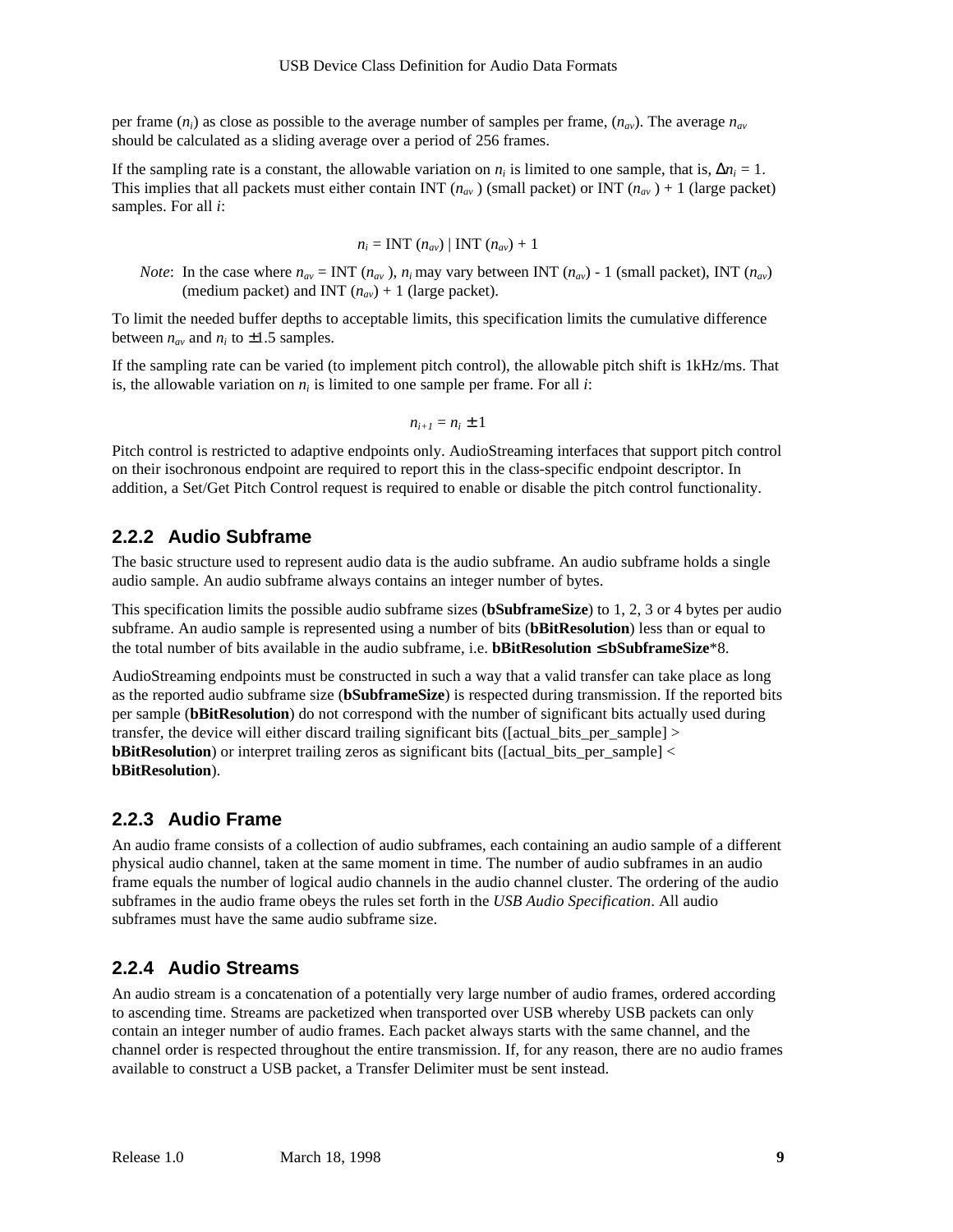# **2.2.5 Type I Format Type Descriptor**

The Type I format type descriptor starts with the usual three fields: **bLength**, **bDescriptorType**, and **bDescriptorSubtype**.

The **bFormatType** field indicates this is a Type I descriptor. The **bNrChannels** field contains the number of physical channels in the audio data stream. The **bSubframeSize** field indicates how many bytes are used to transport an audio subframe. The **bBitResolution** field indicates how many bits of the total number of available bits in the audio subframe are truly used by the audio function to convey audio information.

The sampling frequency capabilities of the isochronous data endpoint of the AudioStreaming Interface are reported as well. Depending on the **bSamFreqType** field, the length of the descriptor varies and the interpretation of the trailing fields differs. Sampling frequencies occupy three bytes and are expressed in Hz to support over-sampled, reduced bit-resolution systems (the range is from 0 to 16,777,215 Hz).

| <b>Offset</b>  | <b>Field</b>       | <b>Size</b>  | Value    | <b>Description</b>                                                                                                                                                                                                                              |  |
|----------------|--------------------|--------------|----------|-------------------------------------------------------------------------------------------------------------------------------------------------------------------------------------------------------------------------------------------------|--|
| $\mathbf 0$    | bLength            | $\mathbf{1}$ | Number   | Size of this descriptor, in bytes: 8+(ns*3)                                                                                                                                                                                                     |  |
| 1              | bDescriptorType    | 1            | Constant | CS_INTERFACE descriptor type.                                                                                                                                                                                                                   |  |
| $\overline{2}$ | bDescriptorSubtype | 1            | Constant | FORMAT TYPE descriptor subtype.                                                                                                                                                                                                                 |  |
| 3              | bFormatType        | 1            | Constant | FORMAT_TYPE_I. Constant identifying<br>the Format Type the AudioStreaming<br>interface is using.                                                                                                                                                |  |
| 4              | bNrChannels        | 1            | Number   | Indicates the number of physical<br>channels in the audio data stream.                                                                                                                                                                          |  |
| 5              | bSubframeSize      | 1            | Number   | The number of bytes occupied by one<br>audio subframe. Can be 1, 2, 3 or 4.                                                                                                                                                                     |  |
| 6              | bBitResolution     | 1            | Number   | The number of effectively used bits from<br>the available bits in an audio subframe.                                                                                                                                                            |  |
| $\overline{7}$ | bSamFreqType       | 1            | Number   | Indicates how the sampling frequency<br>can be programmed:<br>Continuous sampling frequency<br>0:<br>1255: The number of discrete sampling<br>frequencies supported by the<br>isochronous data endpoint of the<br>AudioStreaming interface (ns) |  |
| 8              |                    |              |          | See sampling frequency tables, below.                                                                                                                                                                                                           |  |

**Table 2-1: Type I Format Type Descriptor**

Depending on the value in the **bSamFreqType** field, the layout of the next part of the descriptor is as shown in the following tables.

**Table 2-2: Continuous Sampling Frequency**

| Offset | Field | <b>Size</b> | Value | <b>Description</b> |
|--------|-------|-------------|-------|--------------------|
|--------|-------|-------------|-------|--------------------|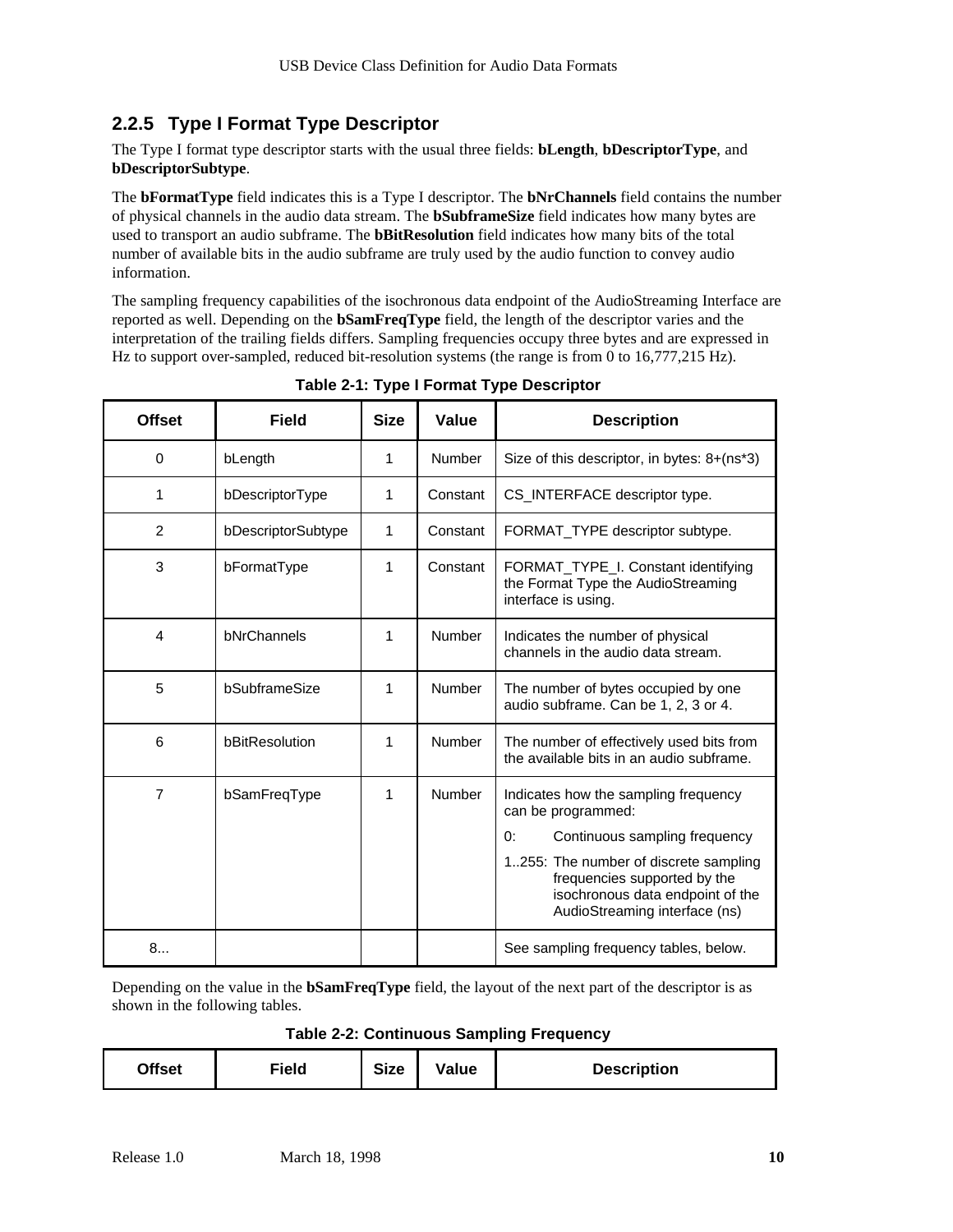| <b>Offset</b> | <b>Field</b>  | <b>Size</b> | Value  | <b>Description</b>                                                                          |
|---------------|---------------|-------------|--------|---------------------------------------------------------------------------------------------|
| 8             | tLowerSamFreg | 3           | Number | Lower bound in Hz of the sampling<br>frequency range for this isochronous data<br>endpoint. |
| 11            | tUpperSamFreg | 3           | Number | Upper bound in Hz of the sampling<br>frequency range for this isochronous data<br>endpoint. |

**Table 2-3: Discrete Number of Sampling Frequencies**

| <b>Offset</b> | <b>Field</b>  | <b>Size</b> | Value    | <b>Description</b>                                                 |
|---------------|---------------|-------------|----------|--------------------------------------------------------------------|
| 8             | tSamFreg [1]  | 3           | Number   | Sampling frequency 1 in Hz for this<br>isochronous data endpoint.  |
| $\cdots$      | $\cdots$      | .           | $\cdots$ | .                                                                  |
| $8+(ns-1)*3$  | tSamFreg [ns] | 3           | Number   | Sampling frequency ns in Hz for this<br>isochronous data endpoint. |

*Note*: In the case of adaptive isochronous data endpoints that support only a discrete number of sampling frequencies, the endpoint must at least tolerate  $\pm 1000$  PPM inaccuracy on the reported sampling frequencies.

# **2.2.6 Supported Formats**

The following paragraphs list all currently supported Type I Audio Data Formats.

# **2.2.6.1 PCM Format**

The PCM (Pulse Coded Modulation) format is the most commonly used audio format to represent audio data streams. The audio data is not compressed and uses a signed two's-complement fixed point format. It is left-justified (the sign bit is the Msb) and data is padded with trailing zeros to fill the remaining unused bits of the subframe. The binary point is located to the right of the sign bit so that all values lie within the range  $[-1, +1)$ .

# **2.2.6.2 PCM8 Format**

The PCM8 format is introduced to be compatible with the legacy 8-bit wave format. Audio data is uncompressed and uses 8 bits per sample (**bBitResolution** = 8). In this case, data is unsigned fixed-point, left-justified in the audio subframe, Msb first. The range is [0,255].

# **2.2.6.3 IEEE\_FLOAT Format**

The IEEE\_FLOAT format is based on the ANSI/IEEE-754 floating-point standard. Audio data is represented using the basic single-precision format. The basic single-precision number is 32 bits wide and has an 8-bit exponent and a 24-bit mantissa. Both mantissa and exponent are signed numbers, but neither is represented in two's-complement format. The mantissa is stored in sign magnitude format and the exponent in biased form (also called excess-n form). In biased form, there is a positive integer (called the bias) which is subtracted from the stored number to get the actual number. For example, in an eight-bit exponent, the bias is 127. To represent 0, the number 127 is stored. To represent -100, 27 is stored. An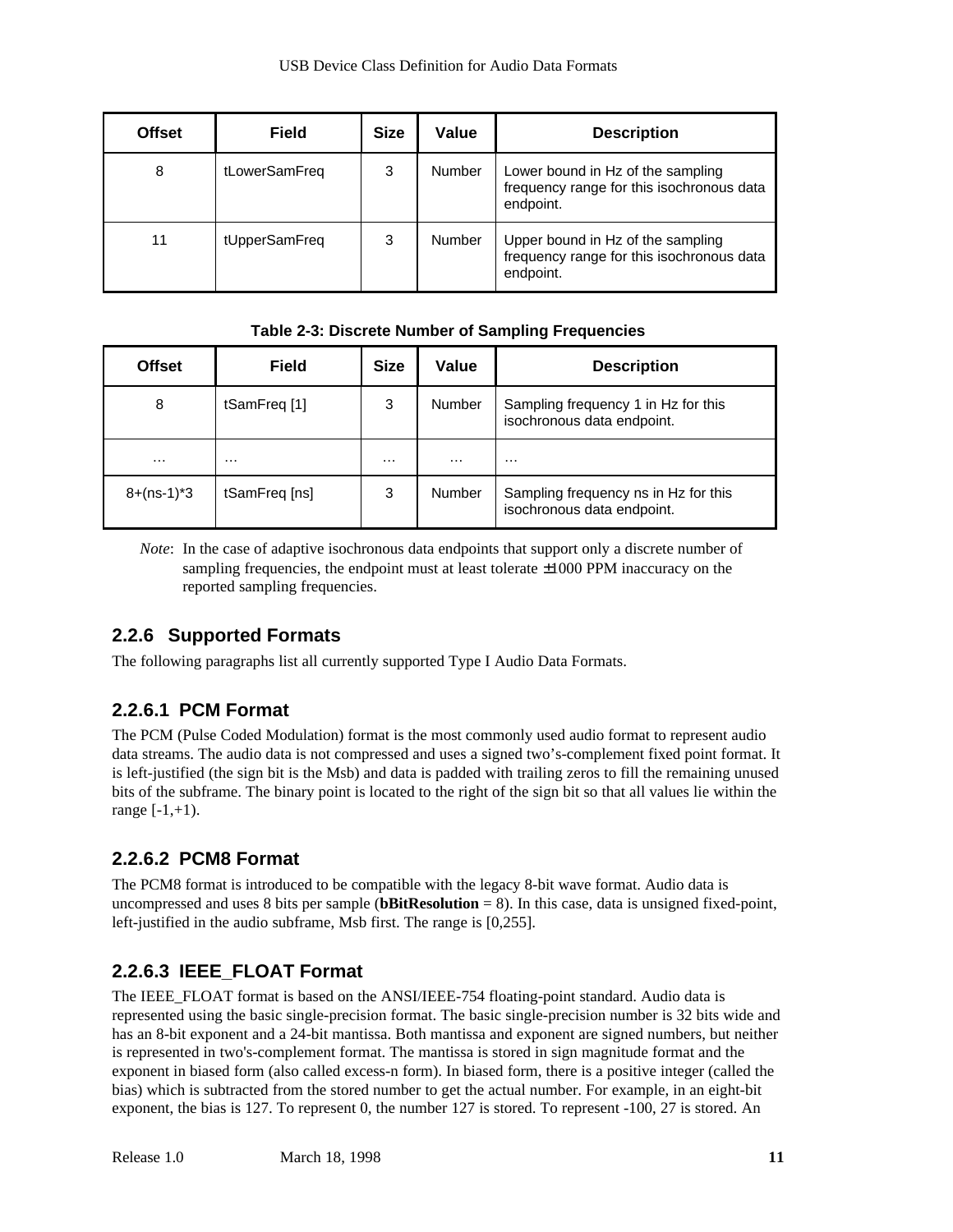exponent of all zeroes and an exponent of all ones are both reserved for special cases, so in an eight-bit field, exponents of -126 to +127 are possible. In the basic floating-point format, the mantissa is assumed to be normalized so that the most significant bit is always one, and therefore is not stored. Only the fractional part is stored.

The 32-bit IEEE-754 floating-point word is broken into three fields. The most significant bit stores the sign of the mantissa, the next group of 8 bits stores the exponent in biased form, and the remaining 23 bits store the magnitude of the fractional portion of the mantissa. For further information, refer to the ANSI/IEEE-754 standard.

The data is conveyed over USB using 32 bits per sample (**bBitResolution** = 32; **bSubframeSize** = 4).

#### **2.2.6.4 ALaw Format and** μ**Law Format**

Starting from 12- or 16-bits linear PCM samples, simple compression down to 8-bits per sample (one byte per sample) can be achieved by using logarithmic companding. The compressed audio data uses 8 bits per sample (**bBitsPerSample** = 8). Data is signed fixed point, left-justified in the subframe, Msb first. The compressed range is [-128,128]. The difference between Alaw and μLaw compression lies in the formulae used to achieve the compression. Refer to the ITU G.711 standard for further details.

# **2.3 Type II Formats**

Type II formats are used to transmit non-PCM encoded audio data into bitstreams that consist of a sequence of encoded audio frames.

### **2.3.1 Encoded Audio Frames**

An encoded audio frame is a sequence of bits that contains an encoded representation of one or more physical audio channels. The encoding takes place over a fixed number of audio samples. Each encoded audio frame contains enough information to entirely reconstruct the audio samples (albeit not lossless), encoded in the encoded audio frame. No information from adjacent encoded audio frames is needed during decoding. The number of samples used to construct one encoded audio frame depends on the encoding scheme. (For MPEG, the number of samples per encoded audio frame  $(n_f)$  is 384 for Layer I or 1152 for Layer II. For AC-3, the number of samples is 1536.)

In most cases, the encoded audio frame represents multiple physical audio channels. The number of bits per encoded audio frame may be variable. The content of the encoded audio frame is defined according to the implemented encoding scheme. Where applicable, the bit ordering shall be MSB first, relative to existing standards of serial transmission or storage of that encoding scheme. An encoded audio frame represents an interval longer than the USB frame time of 1 ms. This is typical of audio compression algorithms that use psycho-acoustic or vocal tract parametric models.

*Note*: It is important to make a clear distinction between an audio frame (see Section 2.2.3, "Audio") Frame") and an encoded audio frame. The overloaded use of the term audio frame could cause confusion. Therefore, this specification will always use the qualifier 'encoded' to refer to MPEG or AC-3 encoded audio frames.

# **2.3.2 Audio Bitstreams**

An encoded audio bitstream is a concatenation of a potentially very large number of encoded audio frames, ordered according to ascending time. Subsequent encoded audio frames are independent and can be decoded separately.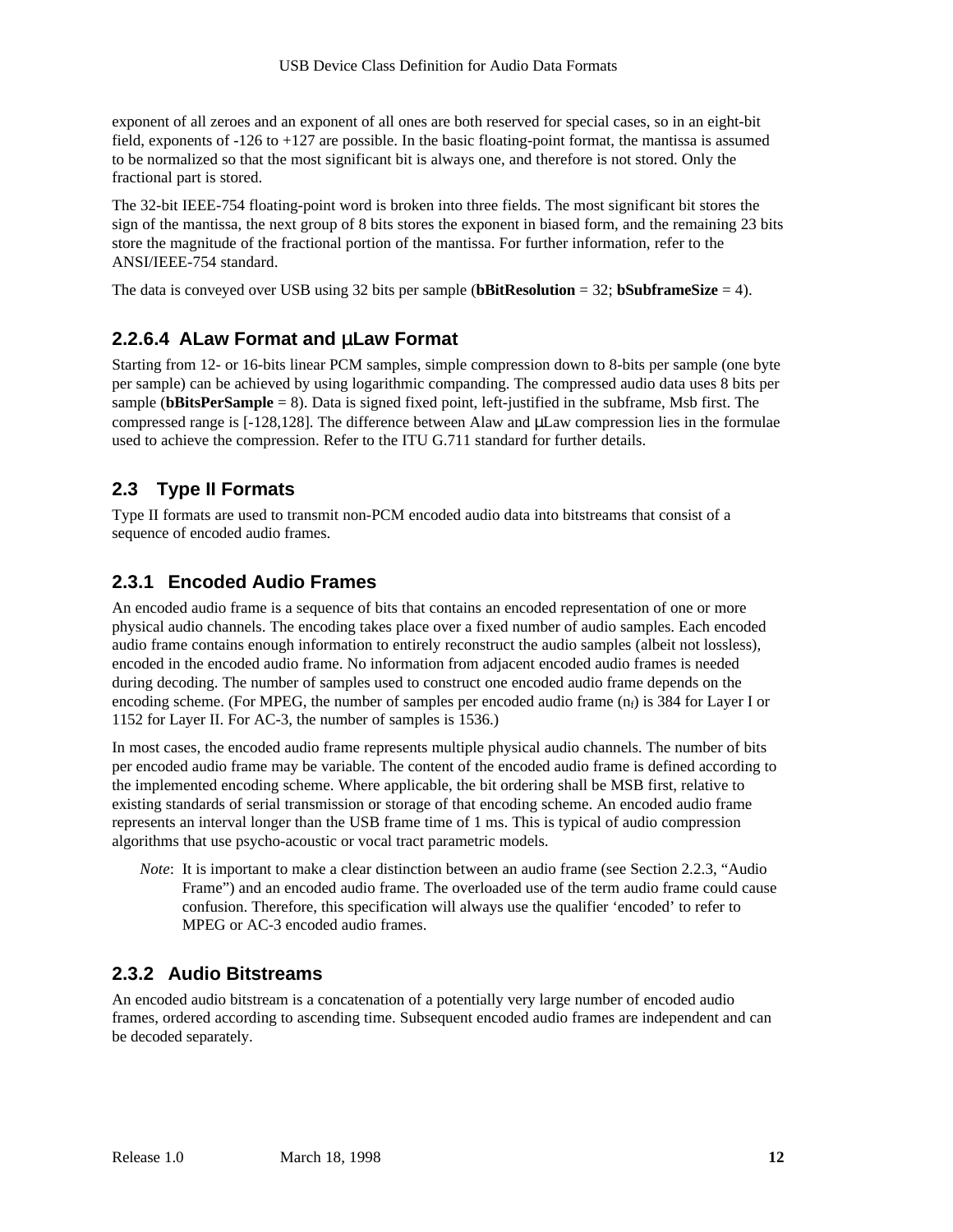#### **2.3.3 USB Packets**

Encoded audio bitstreams are packetized when transported over an isochronous pipe. Each USB packet contains only part of a single encoded audio frame. Packet sizes are determined according to the shortpacket protocol. The encoded audio frame is broken down into a number of packets, each containing **wMaxPacketSize** bytes except for the last packet, which may be smaller and contains the remainder of the encoded audio frame. If the **MaxPacketsOnly** bit D7 in the **bmAttributes** field of the class-specific endpoint descriptor is set, the last (short) packet must be padded with zero bytes to **wMaxPacketSize** length. No USB packet may contain bits belonging to different encoded audio frames. If the encoded audio frame length is not a multiple of 8 bits, the last byte in the last packet is padded with zero bits. The decoder must ignore all padded extra bits and bytes. Consecutive encoded audio frames are separated by at least one Transfer Delimiter. A Transfer Delimiter must be sent in all consecutive USB frames until the next encoded audio frame is due. The above rules guarantee that a new encoded audio frame always starts on a USB packet boundary.

#### **2.3.4 Bandwidth Allocation**

The encoded audio frame time  $t_f$  equals the number of audio samples per encoded audio frame  $n_f$  divided by the sampling rate  $f_s$  of the original audio samples.

$$
t_f = \frac{n_f}{f_s}
$$

The allocated bandwidth for the pipe must accommodate for the largest possible encoded audio frame to be transmitted within an encoded audio frame time. This should take into account the Transfer Delimiter requirement and any differences between the time base of the stream and the USB frame timer. The device may choose to consume more bandwidth than necessary (by increasing the reported **wMaxPacketSize**) to minimize the time needed to transmit an entire encoded audio frame. This can be used to enable early decoding and therefore minimize system latency.

#### **2.3.5 Timing**

The timing reference point is the beginning of an encoded audio frame. Therefore, the USB packet that contains the first bits (usually the encoded audio frame sync word) of the encoded audio frame is used as a timing reference in USB space. This USB packet is called the reference packet. The transmission of the reference packet of an encoded audio frame should begin at the target playback time of that frame (minus the endpoint's reported delay) rounded to the nearest USB frame time. This guarantees that, at the receiving end, the arrival of subsequent reference packets matches the encoded audio frame time *t<sup>f</sup>* as closely as possible.

# **2.3.6 Type II Format Type Descriptor**

The Type II Format Type descriptor starts with the usual three fields **bLength**, **bDescriptorType** and **bDescriptorSubtype**.

The **bFormatType** field indicates this is a Type II descriptor. The **wMaxBitRate** field contains the maximum number of bits per second this interface can handle. It is a measure for the buffer size available in the interface. The **wSamplesPerFrame** field contains the number of non-PCM encoded audio samples contained within a single encoded audio frame

The sampling frequency capabilities of the endpoint are reported using the **bSamFreqType** field and following fields.

|  |  |  |  | Table 2-4: Type II Format Type Descriptor |
|--|--|--|--|-------------------------------------------|
|--|--|--|--|-------------------------------------------|

| <b>Size</b><br>Value<br>Offset<br>Field<br><b>Description</b> |  |  |  |  |  |
|---------------------------------------------------------------|--|--|--|--|--|
|---------------------------------------------------------------|--|--|--|--|--|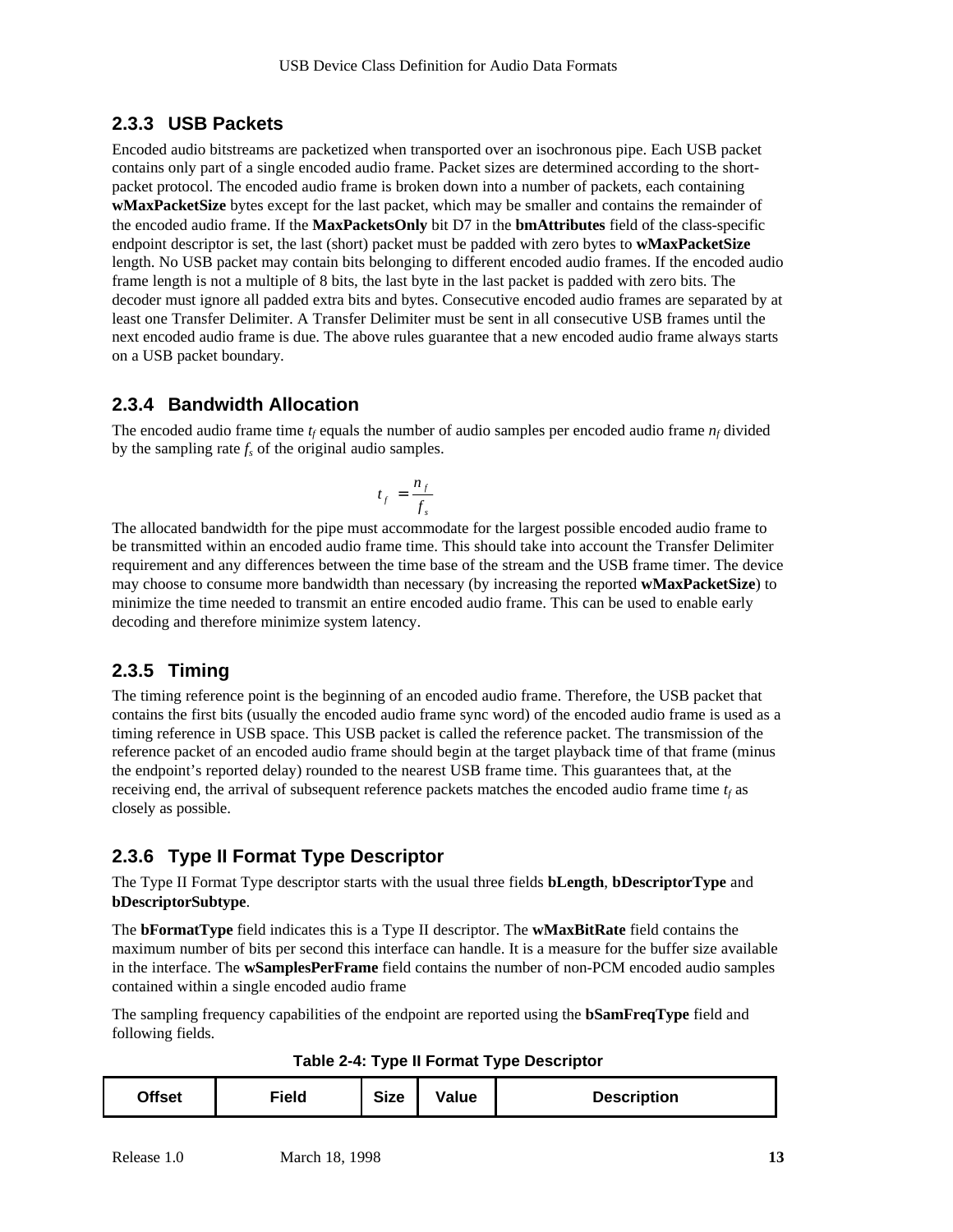| <b>Offset</b> | <b>Field</b>       | <b>Size</b>    | Value    | <b>Description</b>                                                                                                                                                                                                                              |  |
|---------------|--------------------|----------------|----------|-------------------------------------------------------------------------------------------------------------------------------------------------------------------------------------------------------------------------------------------------|--|
| $\Omega$      | bLength            | 1              | Number   | Size of this descriptor, in bytes: 9+(ns*3)                                                                                                                                                                                                     |  |
| 1             | bDescriptorType    | 1              | Constant | CS_INTERFACE descriptor type.                                                                                                                                                                                                                   |  |
| 2             | bDescriptorSubtype | 1              | Constant | FORMAT TYPE descriptor subtype.                                                                                                                                                                                                                 |  |
| 3             | bFormatType        | 1              | Constant | FORMAT_TYPE_II. Constant identifying<br>the Format Type the AudioStreaming<br>interface is using.                                                                                                                                               |  |
| 4             | wMaxBitRate        | $\overline{2}$ | Number   | Indicates the maximum number of bits<br>per second this interface can handle.<br>Expressed in kbits/s.                                                                                                                                          |  |
| 6             | wSamplesPerFrame   | $\overline{2}$ | Number   | Indicates the number of PCM audio<br>samples contained in one encoded audio<br>frame.                                                                                                                                                           |  |
| 8             | bSamFreqType       | 1              | Number   | Indicates how the sampling frequency<br>can be programmed:<br>Continuous sampling frequency<br>0:<br>1255: The number of discrete sampling<br>frequencies supported by the<br>isochronous data endpoint of the<br>AudioStreaming interface (ns) |  |
| 9             |                    |                |          | See sampling frequency tables, below.                                                                                                                                                                                                           |  |

Depending on the value in the **bSamFreqType** field, the layout of the next part of the descriptor is as shown in the following tables.

**Table 2-5: Continuous Sampling Frequency**

| <b>Offset</b> | <b>Field</b>  | <b>Size</b> | Value  | <b>Description</b>                                                                          |
|---------------|---------------|-------------|--------|---------------------------------------------------------------------------------------------|
| 9             | tLowerSamFreg | 3           | Number | Lower bound in Hz of the sampling<br>frequency range for this isochronous data<br>endpoint. |
| 12            | tUpperSamFreg | 3           | Number | Upper bound in Hz of the sampling<br>frequency range for this isochronous data<br>endpoint. |

|  |  | Table 2-6: Discrete Number of Sampling Frequencies |
|--|--|----------------------------------------------------|
|  |  |                                                    |

| <b>Offset</b> | <b>Field</b> | <b>Size</b> | Value    | <b>Description</b>                                                |
|---------------|--------------|-------------|----------|-------------------------------------------------------------------|
| 9             | tSamFreq [1] | 3           | Number   | Sampling frequency 1 in Hz for this<br>isochronous data endpoint. |
| $\cdots$      | $\cdots$     | .           | $\cdots$ | .                                                                 |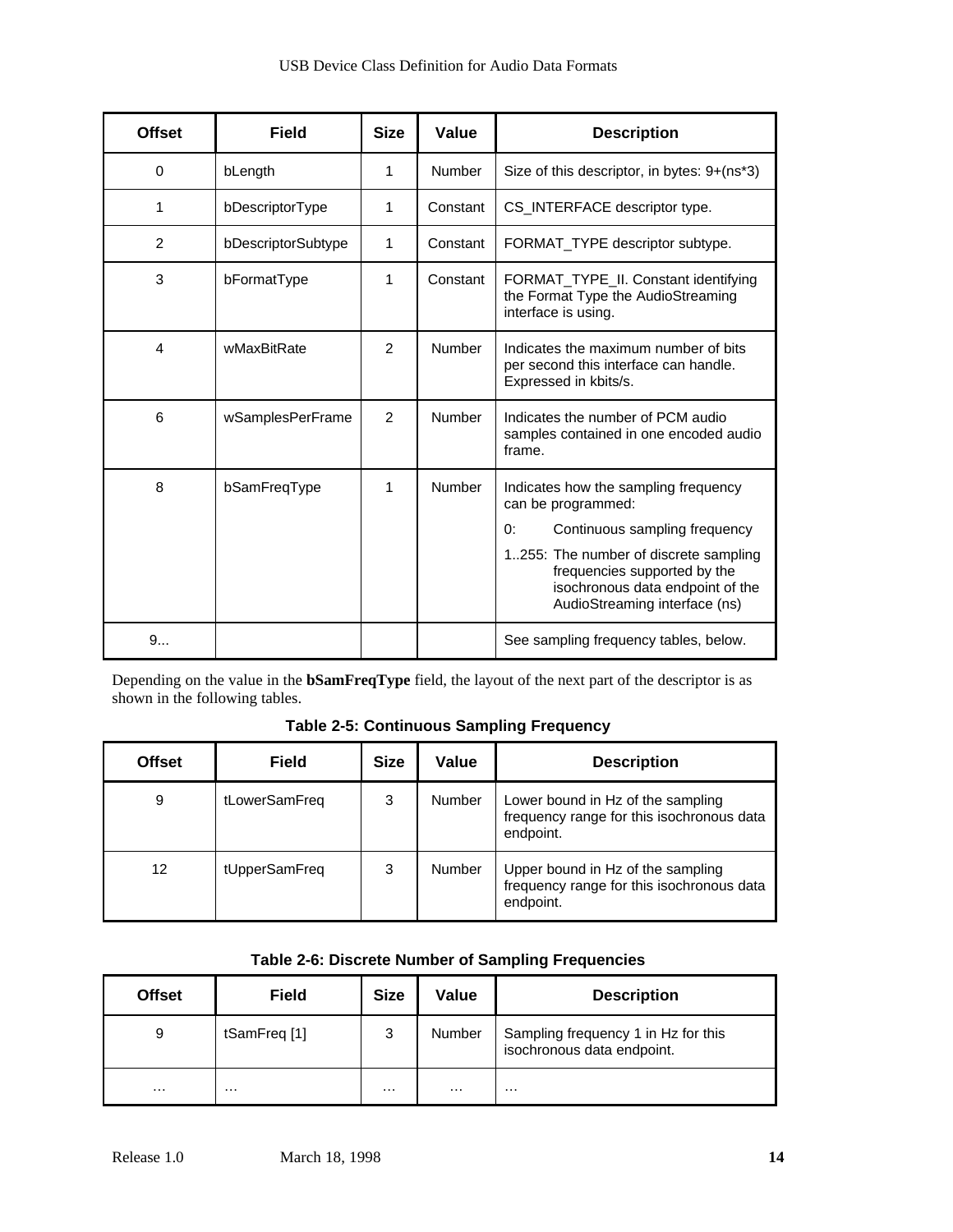| <b>Offset</b> | Field         | <b>Size</b> | Value  | <b>Description</b>                                                 |
|---------------|---------------|-------------|--------|--------------------------------------------------------------------|
| $9+(ns-1)*3$  | tSamFreg [ns] | 2           | Number | Sampling frequency ns in Hz for this<br>isochronous data endpoint. |

*Note*: In the case of adaptive isochronous data endpoints that support only a discrete number of sampling frequencies, the endpoint must at least tolerate  $\pm 1000$  PPM inaccuracy on the reported sampling frequencies.

# **2.3.7 Rate feedback**

If the isochronous data endpoint needs explicit rate feedback (adaptive source, asynchronous sink), the feedback pipe shall report the number of equivalent PCM audio samples. The host will accumulate this data and start transmission of an encoded audio frame whenever the current number of samples exceeds the number of samples per encoded audio frame. The remainder is kept in the accumulator.

# **2.3.8 Supported Formats**

The following sections list all currently supported Type II Audio Data Formats. Format-specific descriptors and format-specific requests are explained in more detail.

# **2.3.8.1 MPEG Format**

In the current specification, only MPEG decoding aspects are considered. Real-time MPEG encoding peripherals are not (yet) available and consequently are not covered by this specification.

#### **2.3.8.1.1 MPEG Format-Specific Descriptor**

The **wFormatTag** field is a duplicate of the **wFormatTag** field in the class-specific AudioStreaming interface descriptor. The same field is used here to identify the format-specific descriptor.

The **bmMPEGCapabilities** bitmap field describes the capabilities of the MPEG decoder built into the AudioStreaming interface.

Some general information must be retrieved from the Format Type-specific descriptor. For instance, the sampling frequencies supported by the decoder are reported through the Format Type-specific descriptor. This includes the ability of the decoder to handle low sampling frequencies (16 kHz, 22.05 kHz and 24 kHz) besides the standard 32 kHz, 44.1 kHz and 48 kHz sampling frequencies.

Bits D2..0 of the **bmMPEGCapabilities** field are used to indicate which layers this decoder is capable of processing. The different layers relate to the different algorithms that are used during encoding and decoding.

Bit D3 indicates that the decoder can only process the MPEG-1 base stream. Therefore, only Left and Right channels will be output.

Bit D4 indicates that the decoder can handle MPEG-2 streams that contain two independent stereo pairs instead of the normal 3/2 encoding scheme. This bit is only applicable for MPEG-2 decoders.

Bit D5 indicates that the decoder supports the MPEG dual channel mode. In this case, the MPEG-1 base stream does not contain Left and Right channels of a stereo pair but instead contains two independent mono channels. One of these channels can be selected through the proper request (Dual Channel Control) and reproduced over the Left and Right output channels simultaneously.

Bit D6 indicates that the decoder supports the DVD MPEG-2 augmentation to 7.1 channels instead of the standard 5.1 channels.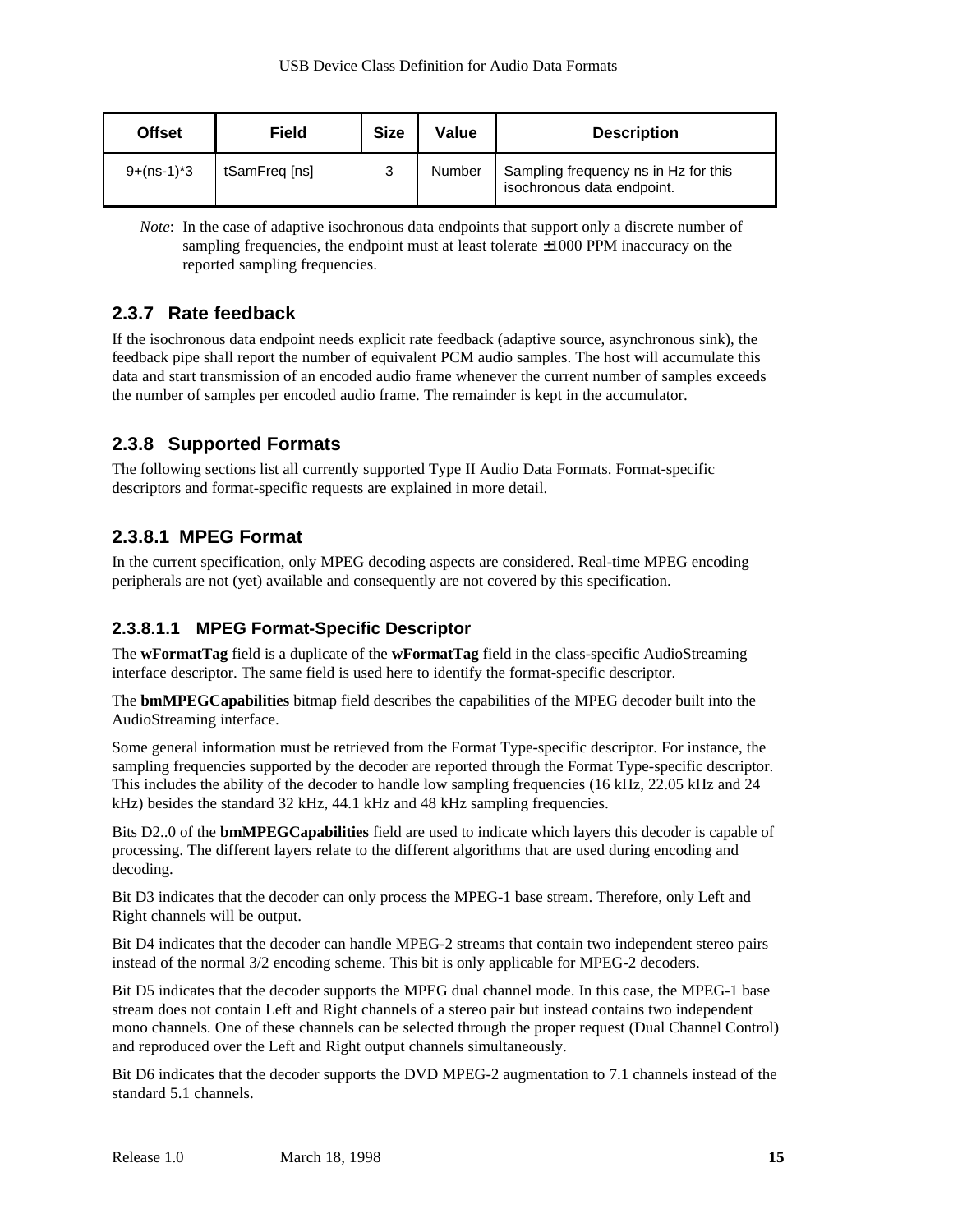Bit D6 indicates that the multilingual information that is encoded at normal sampling rates (32 kHz, 44.1 kHz or 48 kHz). This bit is only applicable for MPEG-2 decoders.

Bit D7 indicates that the decoder is capable of processing streams that are encoded using adaptive multichannel prediction.

Bits D9..8 indicate if the decoder can process embedded multilingual information. Multilingual capabilities can consist of being able to process multilingual information encoded at the same sampling frequency as the main audio channels ( $D9.8 = 01'$ ). Some decoders may provide the additional capability to process multilingual information encoded at half the sampling frequency of the main audio channels  $(D9..8 = '11').$ 

Bits D15..10 are reserved for future extensions.

The **bmMPEGFeatures** field indicates compression-related features.

Bits D5..4 report which type of Dynamic Range Control the MPEG decoder supports. Some decoders do not implement DRC ( $D5.A = '00'$ ). If implemented, the DRC can either use the stream embedded gain parameters as is  $(D5.4 - '01')$  or can provide for additional DRC scaling factors, either a single scaling factor that influences both the boost and cut value simultaneously  $(D5<sub>0.4</sub> = '10')$  or a separate scaling factor for the boost and the cut value  $(D5..4 = '11')$ 

All other bits are reserved.

| <b>Offset</b> | <b>Field</b>       | <b>Size</b> | Value    | <b>Description</b>                                                                         |
|---------------|--------------------|-------------|----------|--------------------------------------------------------------------------------------------|
| 0             | bLength            | 1           | Number   | Size of this descriptor, in bytes: 9                                                       |
|               | bDescriptorType    | 1           | Constant | CS INTERFACE descriptor type.                                                              |
| 2             | bDescriptorSubtype | 1           | Constant | FORMAT_SPECIFIC descriptor subtype.                                                        |
| 3             | wFormatTag         | 2           | Constant | MPEG. Constant identifying the precise<br>format the AudioStreaming interface is<br>using. |

**Table 2-7: MPEG Format-Specific Descriptor**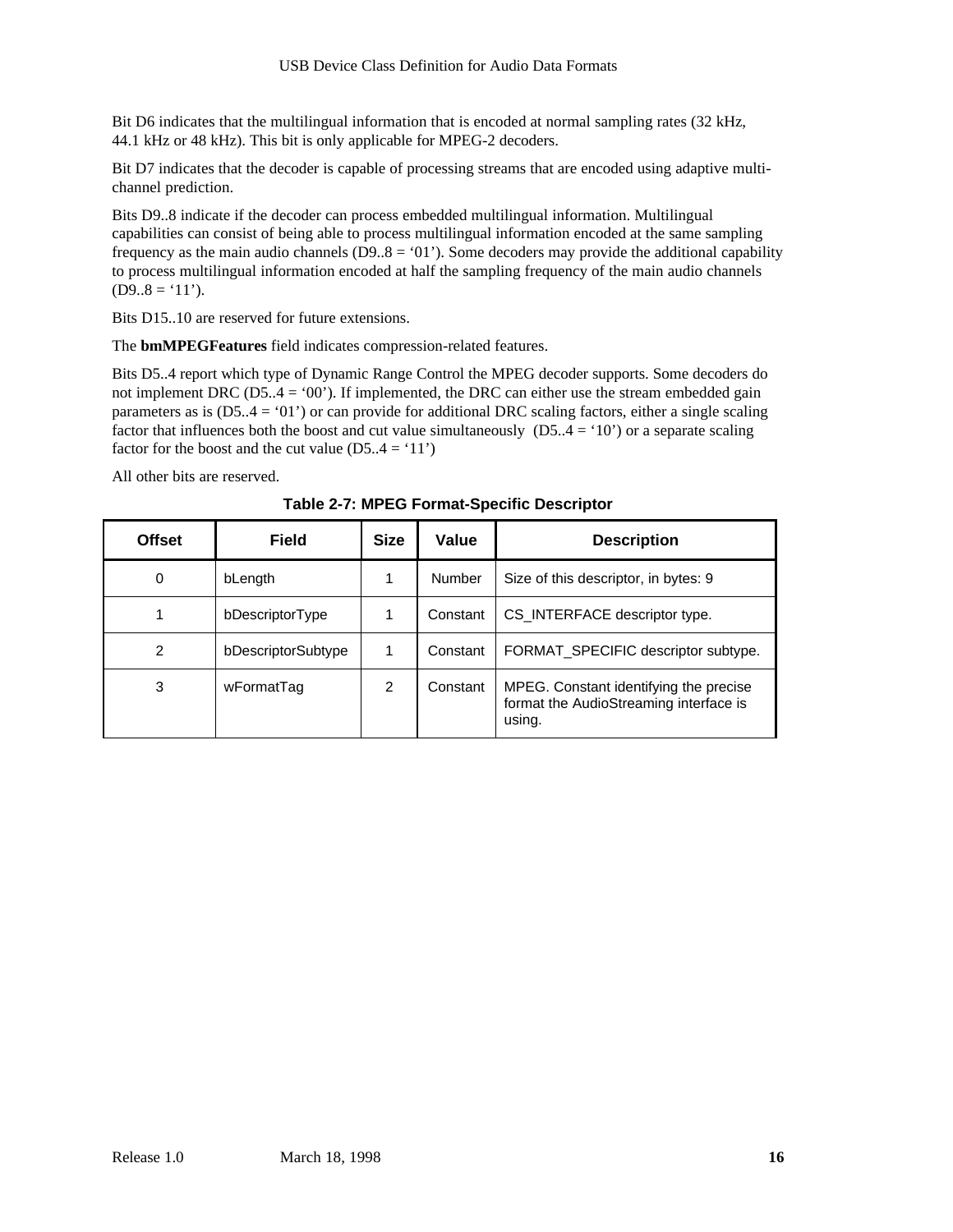| <b>Offset</b>  | <b>Field</b>       | <b>Size</b>  | Value         | <b>Description</b>                                                                                                                                                                  |
|----------------|--------------------|--------------|---------------|-------------------------------------------------------------------------------------------------------------------------------------------------------------------------------------|
| 5              | bmMPEGCapabilities | 2            | <b>Bitmap</b> | Bitmap identifying the MPEG capabilities<br>of the decoder. A bit set indicates that the<br>capability is supported:                                                                |
|                |                    |              |               | D20:<br>Layer support:                                                                                                                                                              |
|                |                    |              |               | $D0 = Layer I$<br>$D1 = Layer II$<br>$D2 = Layer III$                                                                                                                               |
|                |                    |              |               | D3:<br>MPEG-1 only.                                                                                                                                                                 |
|                |                    |              |               | D4:<br>MPEG-1 dual-channel.                                                                                                                                                         |
|                |                    |              |               | D5:<br>MPEG-2 second stereo.                                                                                                                                                        |
|                |                    |              |               | MPEG-2 7.1 channel<br>D6:<br>augmentation.                                                                                                                                          |
|                |                    |              |               | D7:<br>Adaptive multi-channel<br>prediction.                                                                                                                                        |
|                |                    |              |               | MPEG-2 multilingual support:<br>D98:                                                                                                                                                |
|                |                    |              |               | $00 = Not supported$<br>$01 =$ Supported at Fs<br>$10 =$ Reserved<br>11 = Supported at $F_s$ and $\frac{1}{2}F_s$ .                                                                 |
|                |                    |              |               | D <sub>15</sub> 10: Reserved.                                                                                                                                                       |
| $\overline{7}$ | bmMPEGFeatures     | $\mathbf{1}$ | <b>Bitmap</b> | Bitmap identifying the features the<br>decoder supports. A bit set indicates that<br>the feature is supported:                                                                      |
|                |                    |              |               | D3.0:<br>Reserved.                                                                                                                                                                  |
|                |                    |              |               | D54:<br>Internal Dynamic Range Control:                                                                                                                                             |
|                |                    |              |               | $00 = not supported.$<br>$01 =$ supported but not scalable.<br>$10 =$ scalable, common boost<br>and cut scaling value.<br>$11 =$ scalable, separate boost<br>and cut scaling value. |
|                |                    |              |               | D76:<br>Reserved.                                                                                                                                                                   |

#### **2.3.8.1.2 MPEG Format-Specific Requests**

The following paragraphs describe the Set and Get MPEG Control requests. Some of the requests control parameters that are also dependent on the content of the incoming MPEG data stream. In general, the behavior of the MPEG decoder is primarily controlled by the incoming bitstream. Parameters set using MPEG Control requests retain their setting, even if that setting is not applicable to the current incoming bitstream. As an example, consider a decoder that is receiving a stream containing two independent stereo channel pairs. In this case, the Select Second Stereo Control can be enabled so that the second stereo channel is reproduced over the Left and Right channel. If the incoming stream is now switched to a full 5.1 encoded stream, the Select Second Stereo Control has no more influence and the decoder overrides its setting and produces full 5.1 sound. However, if the incoming stream switches back to the previous format, the Select Second Stereo Control becomes active again and resumes its previous setting so that the second stereo channel is reproduced again over the Left and Right channel.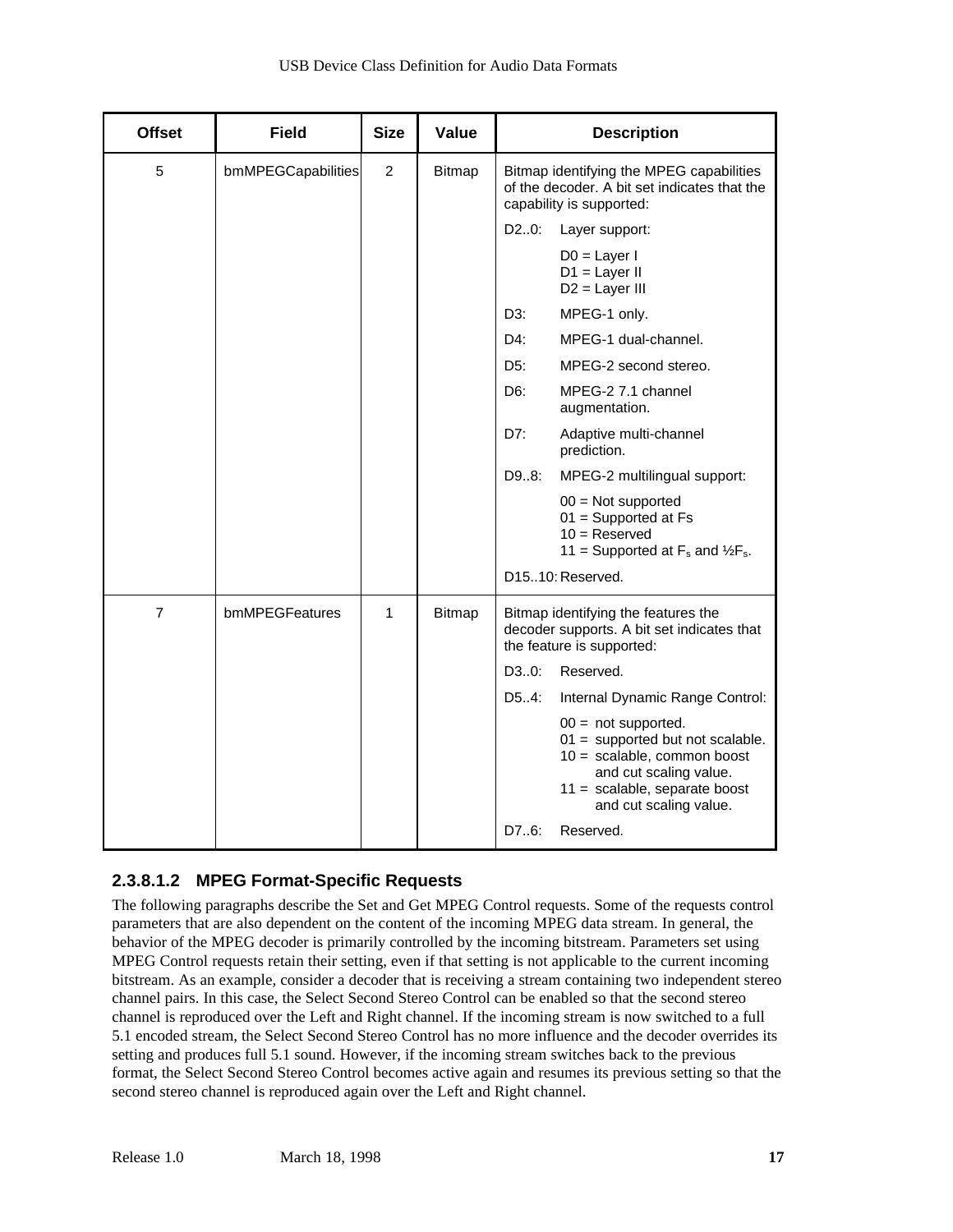#### **2.3.8.1.2.1 Set MPEG Control Request**

This request is used to set an attribute of an MPEG Control inside an AudioStreaming interface of the audio function.

| bmRequest<br><b>Type</b> | bRequest                                 | wValue | windex                   | wLength                         | <b>Data</b>        |
|--------------------------|------------------------------------------|--------|--------------------------|---------------------------------|--------------------|
| 00100001B                | SET_CUR<br>SET_MIN<br>SET_MAX<br>SET_RES | СS     | Zero<br>and<br>Interface | Length of<br>parameter<br>block | Parameter<br>plock |

**Table 2-8: Set MPEG Control Request Values**

The **bRequest** field indicates which attribute the request is manipulating. The MIN, MAX and RES attributes are usually not supported for the Set request. Further details on which attributes are supported for which Controls can be found in Section 2.3.8.1.2.3, "MPEG Controls."

The **wValue** field specifies the Control Selector (CS) in the high byte and zero in the low byte. The Control Selector indicates which type of control this request is manipulating. If the request specifies an unknown or unsupported CS to that interface, the control pipe must indicate a stall.

For a description of the parameter blocks for the different Controls that can be addressed through the Set AC-3 Control request, see Section 2.3.8.1.2.3, "MPEG Controls."

#### **2.3.8.1.2.2 Get MPEG Control Request**

This request returns the attribute setting of a specific MPEG Control inside an AudioStreaming interface of the audio function.

| bmRequest<br><b>Type</b> | bRequest                                               | wValue | windex                   | wLength                         | Data               |
|--------------------------|--------------------------------------------------------|--------|--------------------------|---------------------------------|--------------------|
| 10100001B                | <b>GET CUR</b><br>GET_MIN<br><b>GET MAX</b><br>GET_RES | СS     | Zero<br>and<br>Interface | Length of<br>parameter<br>block | Parameter<br>block |

**Table 2-9: Get MPEG Control Request Values**

The **bRequest** field indicates which attribute the request is reading.

The **wValue** field specifies the Control Selector (CS) in the high byte and zero in the low byte. The Control Selector indicates which type of control this request is addressing. If the request specifies an unknown or unsupported CS to that interface, the control pipe must indicate a stall.

For a description of the parameter blocks for the different Controls that can be addressed through the Get AC-3 Control request, see Section 2.3.8.1.2.3, "MPEG Controls."

#### **2.3.8.1.2.3 MPEG Controls**

The following paragraphs present a detailed description of all possible AC-3 Controls an AudioStreaming interface can incorporate. For each Control, the layout of the parameter block together with the appropriate Control Selector is listed. The Control Selector codes are defined in Section A.3.1, "MPEG Control Selectors."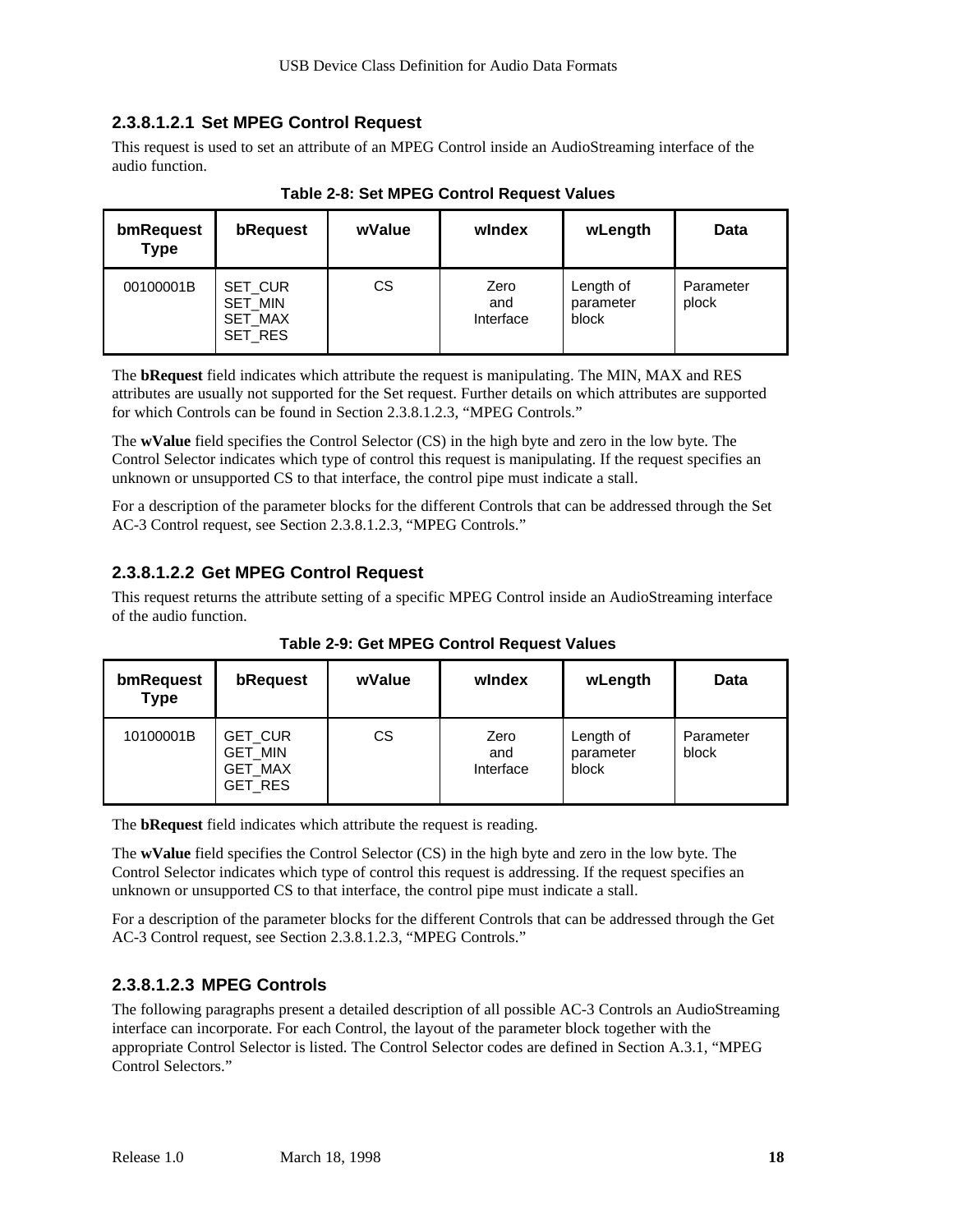#### **2.3.8.1.2.3.1 Dual Channel Control**

The Dual Channel Control is used to select which of the two available channels in the MPEG-1 base stream is actually retrieved and reproduced over the Left and Right output channels. If this Control is addressed on a decoder that does not implement Dual Channel Control ( $D4 = '0'$ ) in the **bmMPEGCapabilities** field of the MPEG format-specific descriptor), the control pipe must indicate a stall.

The Dual Channel Control can have only the current setting attribute (CUR). The position of the Channel2Enable switch can be either TRUE or FALSE. When FALSE, Channel I is selected, and when TRUE, Channel II is selected. The current setting of the Control can be queried using a Get MPEG Control request.

| <b>Control Selector</b> |                 | MP_DUAL_CHANNEL_CONTROL |               |                                                                                                                                   |
|-------------------------|-----------------|-------------------------|---------------|-----------------------------------------------------------------------------------------------------------------------------------|
| wLength                 | 1               |                         |               |                                                                                                                                   |
| <b>Offset</b>           | <b>Field</b>    | <b>Size</b>             | Value         | <b>Description</b>                                                                                                                |
| 0                       | BChannel2Enable |                         | <b>Number</b> | The setting for the attribute of the Dual<br>Channel Control, Channel I selected<br>when FALSE, Channel II selected when<br>TRUE. |

**Table 2-10: Dual Channel Control Parameter Block**

#### **2.3.8.1.2.3.2 Second Stereo Control**

The Second Stereo Control is used to select the second stereo channel pair that can be encoded in an MPEG-2 stream instead of the multi-channel stereophonic information (3/2). If this Control is addressed on a decoder that does not implement Second Stereo support (D5 = '0' in the **bmMPEGCapabilities** field of the MPEG format-specific descriptor), the control pipe must indicate a stall.

The Second Stereo Control can have only the current setting attribute (CUR). The position of the 2ndStereoEnable switch can be either TRUE or FALSE. When FALSE, the main stereo channel pair is selected; when TRUE, the second stereo channel pair is selected. The current setting of the Control can be queried using a Get MPEG Control request.

| <b>Control Selector</b> |                  | MP SECOND STEREO CONTROL |        |                                                                                                                                                                   |
|-------------------------|------------------|--------------------------|--------|-------------------------------------------------------------------------------------------------------------------------------------------------------------------|
| wLength                 |                  |                          |        |                                                                                                                                                                   |
| <b>Offset</b>           | <b>Field</b>     | <b>Size</b>              | Value  | <b>Description</b>                                                                                                                                                |
| 0                       | B2ndStereoEnable |                          | Number | The setting for the attribute of the Second<br>Stereo Control. Main stereo channel pair<br>selected when FALSE, second stereo<br>channel pair selected when TRUE. |

**Table 2-11: Second Stereo Control Parameter Block**

#### **2.3.8.1.2.3.3 Multilingual Control**

The Multilingual Control is used to select the multilingual channel actually retrieved from the MPEG stream. If this Control is addressed on a decoder that does not implement multilingual support ( $D9.08 =$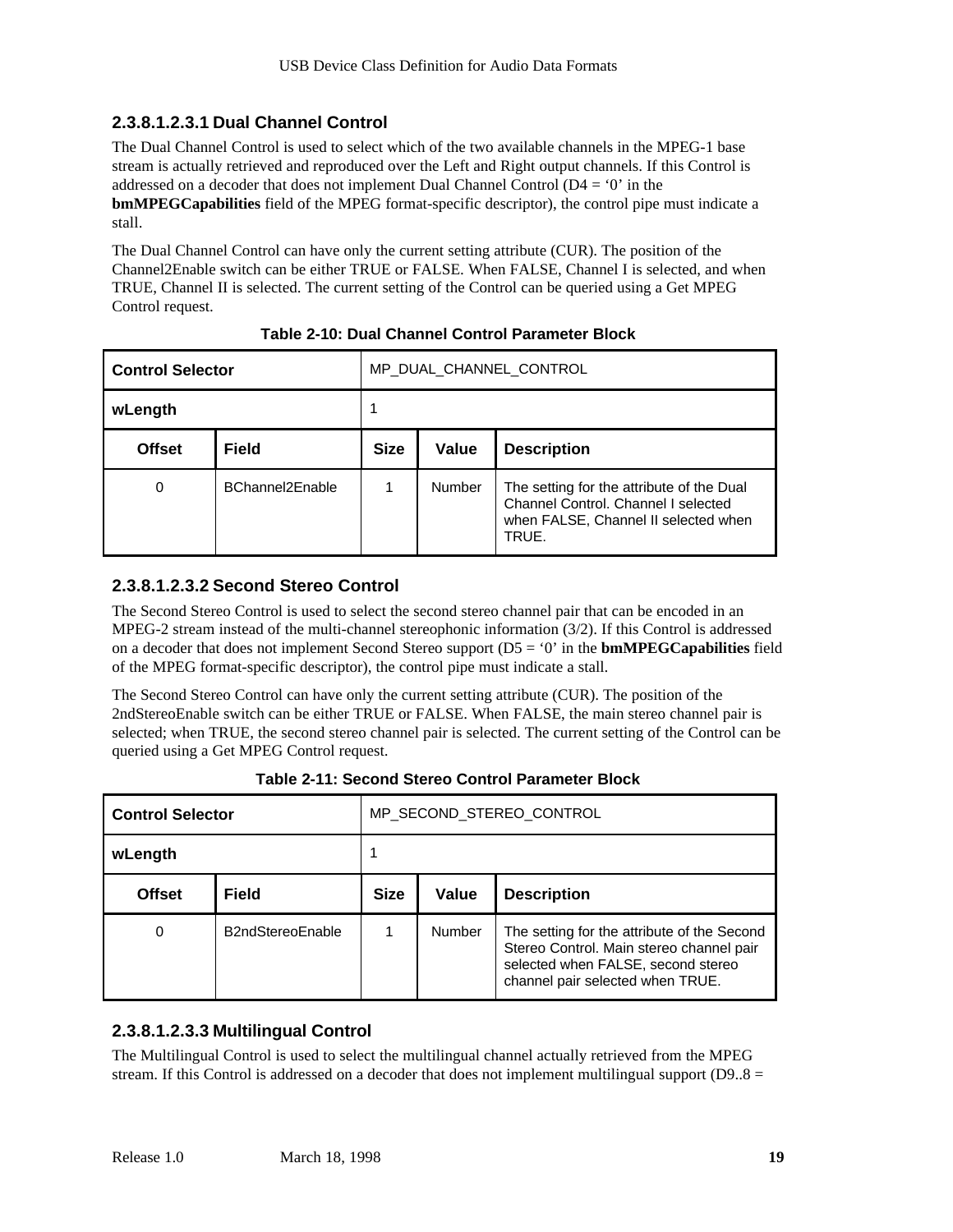'00' in the **bmMPEGCapabilities** field of the MPEG format-specific descriptor), the control pipe must indicate a stall.

The Multilingual Control supports only the CUR Control attribute. The valid range is from zero  $(0x00)$  to seven (0x07). The actual range depends on the incoming MPEG stream. It may contain only a limited number of multilingual channels (less than seven). The Multilingual Control honors the request to the best of its abilities. It may truncate the attribute values to its closest available settings. It will report these settings when queried during a Get MPEG Control request.

| <b>Control Selector</b> |               |             |        | MP_MULTILINGUAL_CONTROL                                                                                                                                |  |
|-------------------------|---------------|-------------|--------|--------------------------------------------------------------------------------------------------------------------------------------------------------|--|
| wLength                 |               |             |        |                                                                                                                                                        |  |
| <b>Offset</b>           | <b>Field</b>  | <b>Size</b> | Value  | <b>Description</b>                                                                                                                                     |  |
| 0                       | bMultiLingual | 1           | Number | The setting for the attribute of the<br>multilingual channel selection:<br>$0 =$ decode no channel<br>$17$ = decode channel $17$<br>$8.255$ = reserved |  |

| Table 2-12: Multilingual Control Parameter Block |  |  |
|--------------------------------------------------|--|--|
|--------------------------------------------------|--|--|

#### **2.3.8.1.2.3.4 Dynamic Range Control**

The Dynamic Range Control (DRC) is used to enable or disable the Dynamic Range Control functionality of the decoder. If the decoder does not support Dynamic Range control  $(D5..4 = 0.00)$  in the **bmMPEGFeatures** field of the MPEG format-specific descriptor), the control pipe must indicate a stall when receiving this request.

The Dynamic Range Control can have only the current setting attribute (CUR). The position of the DRC switch can be either TRUE or FALSE. TRUE means that the MPEG decoder is using the Dynamic Range control words (possibly with additional scaling) contained in the MPEG bit stream to control the audio dynamic range. FALSE means the control words are being ignored, and the original signal dynamic range is being reproduced. The current setting of the Control can be queried using a Get MPEG Control request.

| <b>Control Selector</b> |              |             | MP DYN RANGE CONTROL |                                                                                                        |  |
|-------------------------|--------------|-------------|----------------------|--------------------------------------------------------------------------------------------------------|--|
| wLength                 |              |             |                      |                                                                                                        |  |
| <b>Offset</b>           | <b>Field</b> | <b>Size</b> | Value                | <b>Description</b>                                                                                     |  |
| 0                       | bEnable      |             | <b>Bool</b>          | The setting for the Dynamic Range<br>Control CUR attribute. Enabled when<br>TRUE, disabled when FALSE. |  |

**Table 2-13: Dynamic Range Control Parameter Block**

#### **2.3.8.1.2.3.5 Scaling Control**

The Scaling Control is used to manipulate the single scaling coefficient used by MPEG decoders that implement a common boost/cut scaling value for Dynamic Range Control  $(D5.04 = 10)$  in the **bmMPEGFeatures** field of the MPEG format-specific descriptor). If this Control is addressed on a non- '10' decoder, the control pipe must indicate a stall.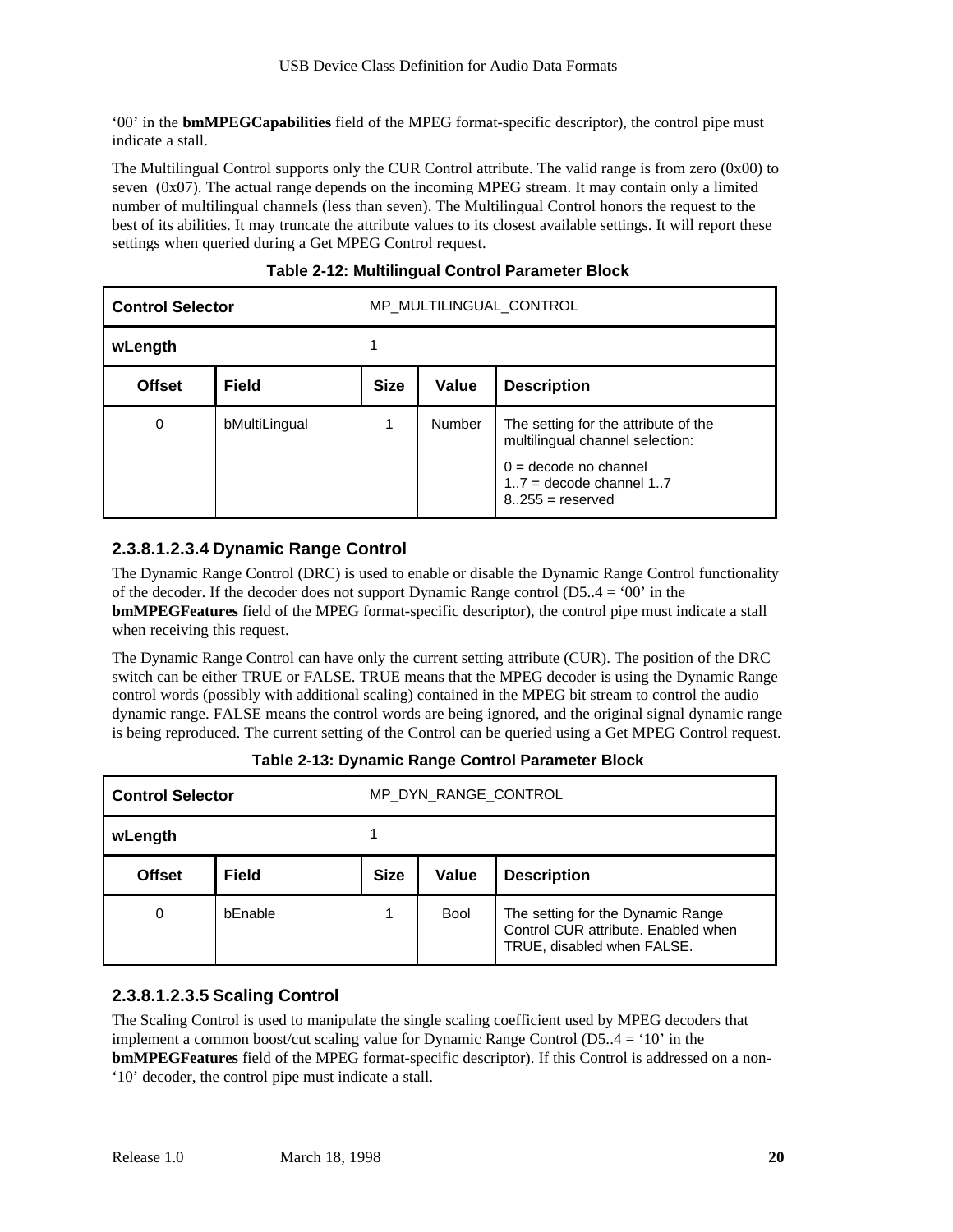The Scaling Control can support all possible Control attributes (CUR, MIN, MAX, and RES). The valid range for the CUR, MIN, MAX, and RES attributes is from zero (0x00) to 255/256 (0xFF). The Scaling Control honors the request to the best of its abilities. It may round the **bScale** attribute value to its closest available setting. It will report this rounded setting when queried during a Get MPEG Control request.

| <b>Control Selector</b> |              |             | MP SCALING CONTROL |                                                          |
|-------------------------|--------------|-------------|--------------------|----------------------------------------------------------|
| wLength                 |              | 4           |                    |                                                          |
| <b>Offset</b>           | <b>Field</b> | <b>Size</b> | Value              | <b>Description</b>                                       |
| 0                       | bScale       | 1           | Number             | The setting for the attribute of the Scaling<br>Control. |

| <b>Table 2-14: Scaling Control Parameter Block</b> |  |
|----------------------------------------------------|--|
|----------------------------------------------------|--|

#### **2.3.8.1.2.3.6 High/Low Scaling Control**

The High/Low Scaling Control is used to manipulate the two scaling coefficients used by MPEG decoders that implement an independent boost and cut scaling value for Dynamic Range Control  $(D5.04 = '11'$  in the **bmMPEGFeatures** field of the MPEG format-specific descriptor). If this Control is addressed on a non-'11' decoder, the control pipe must indicate a stall.

The High/Low Scaling Control can support all possible Control attributes (CUR, MIN, MAX, and RES). The valid range for the CUR, MIN, MAX, and RES attributes is from zero (0x00) to 255/256 (0xFF). The High/Low Scaling Control honors the request to the best of its abilities. It may round the **bLowScale** and **bHighScale** attribute values to their closest available settings. It will report these rounded settings when queried during a Get MPEG Control request. The **bLowScale** value is used by the MPEG decoder to scale the Dynamic Range control words that apply a gain increase (for low sound levels). The **bHighScale** value is used by the MPEG decoder to scale the Dynamic Range control words that apply a gain reduction (for high level sounds).

| <b>Control Selector</b> |              | MP_HILO_SCALING_CONTROL |        |                                                                     |  |  |
|-------------------------|--------------|-------------------------|--------|---------------------------------------------------------------------|--|--|
| wLength                 |              | 2                       |        |                                                                     |  |  |
| <b>Offset</b>           | <b>Field</b> | <b>Size</b>             | Value  | <b>Description</b>                                                  |  |  |
| 0                       | bLowScale    |                         | Number | The setting for the attribute of the low<br>level Scaling Control.  |  |  |
|                         | bHighScale   |                         | Number | The setting for the attribute of the high<br>level Scaling Control. |  |  |

**Table 2-15: High/Low Scaling Control Parameter Block**

# **2.3.8.2 AC-3 Format**

In the current specification, only AC-3 decoding aspects are considered. Real-time AC-3 encoding peripherals are not (yet) available and consequently are not covered by this specification.

#### **2.3.8.2.1 AC-3 Format-Specific Descriptor**

The **wFormatTag** field is a duplicate of the **wFormatTag** field in the class-specific AudioStreaming interface descriptor. The same field is used here to identify the format-specific descriptor.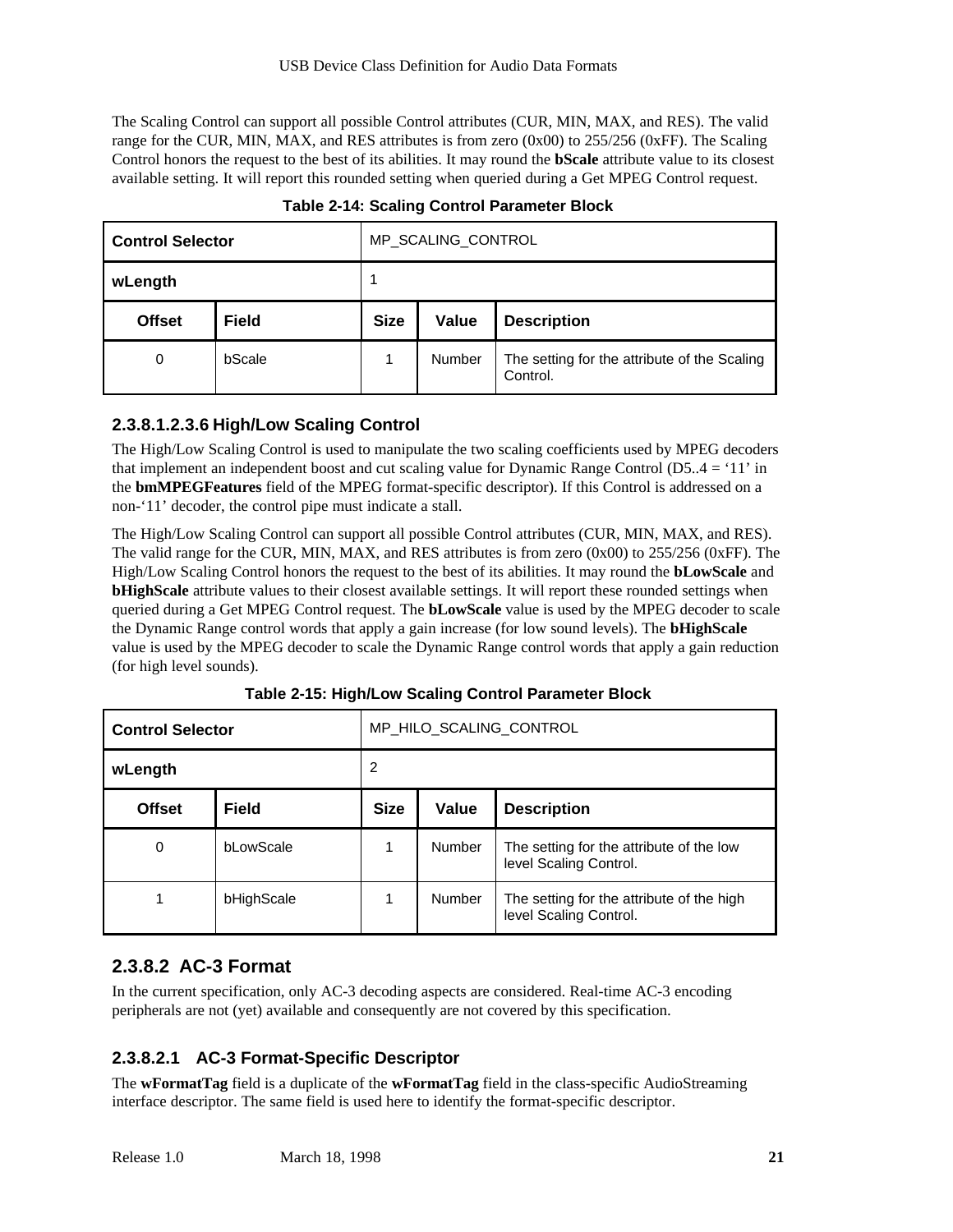The **bmBSID** bitmap field describes which bit stream ID modes this decoder is capable of processing. BSID modes can range from 0 to 31. A bit set indicates that BSID mode [bit\_position] is supported. Standard AC-3 decoders must be capable of processing at least BSID modes 0 to 8. Therefore, the lower 9 bits of the **bmBSID** field must be set.

The **bmAC3Features** bitmap field indicates compression-related features.

Bits D3..0 indicate which mode the decoder supports. To ease the design of decoder products, Dolby Digital ICs offer standard operating modes called "Line Mode" and "RF Mode." These modes are included within the Dolby Digital decoder IC itself, thus greatly simplifying the implementation of dialog normalization, dynamic range control and downmixing functions, all of which are necessary in Dolby Digital products. Two "Custom Modes" offer additional design flexibility aimed at more esoteric audio products for which additional implementation cost and complexity are not of primary concern.

Bits D5..4. indicate which type of Dynamic Range Control the AC-3 decoder supports. Some decoders do not implement DRC ( $D5.A = '00'$ ). If implemented, the DRC can either use the stream embedded gain parameters as is  $(D5.4 - 01')$  or can provide for additional DRC scaling factors: either a single scaling factor that influences both the boost and cut value simultaneously  $(D5<sub>1</sub>.4 = '10')$ , or a separate scaling factor for the boost and the cut value  $(D5..4 = '11')$ 

All other bits are reserved.

| Table 2-16: AC-3 Format-Specific Descriptor |  |  |  |
|---------------------------------------------|--|--|--|
|                                             |  |  |  |

| <b>Offset</b>  | <b>Field</b>       | <b>Size</b>    | Value         | <b>Description</b>                                                                                                                                                                  |
|----------------|--------------------|----------------|---------------|-------------------------------------------------------------------------------------------------------------------------------------------------------------------------------------|
| 0              | bLength            | 1              | Number        | Size of this descriptor, in bytes: 10                                                                                                                                               |
| 1              | bDescriptorType    | $\mathbf{1}$   | Constant      | CS_INTERFACE descriptor type.                                                                                                                                                       |
| $\overline{2}$ | bDescriptorSubtype | 1              | Constant      | FORMAT_SPECIFIC descriptor subtype.                                                                                                                                                 |
| 3              | wFormatTag         | $\overline{2}$ | Constant      | AC-3. Constant identifying the precise<br>format the AudioStreaming interface is<br>using.                                                                                          |
| 5              | bmBSID             | 4              | <b>Bitmap</b> | A bit set to 1 indicates that the<br>corresponding BSID mode is supported.                                                                                                          |
| 9              | bmAC3Features      | 1              | <b>Bitmap</b> | A bit set to 1 indicates that the mentioned<br>feature is supported:                                                                                                                |
|                |                    |                |               | RF mode<br>DO:                                                                                                                                                                      |
|                |                    |                |               | D1:<br>Line mode                                                                                                                                                                    |
|                |                    |                |               | D2:<br>Custom0 mode                                                                                                                                                                 |
|                |                    |                |               | D3:<br>Custom1 mode                                                                                                                                                                 |
|                |                    |                |               | D54:<br>Internal Dynamic Range Control:                                                                                                                                             |
|                |                    |                |               | $00 = not supported.$<br>$01 =$ supported but not scalable.<br>$10 =$ scalable, common boost<br>and cut scaling value.<br>$11 =$ scalable, separate boost<br>and cut scaling value. |
|                |                    |                |               | D76:<br>Reserved                                                                                                                                                                    |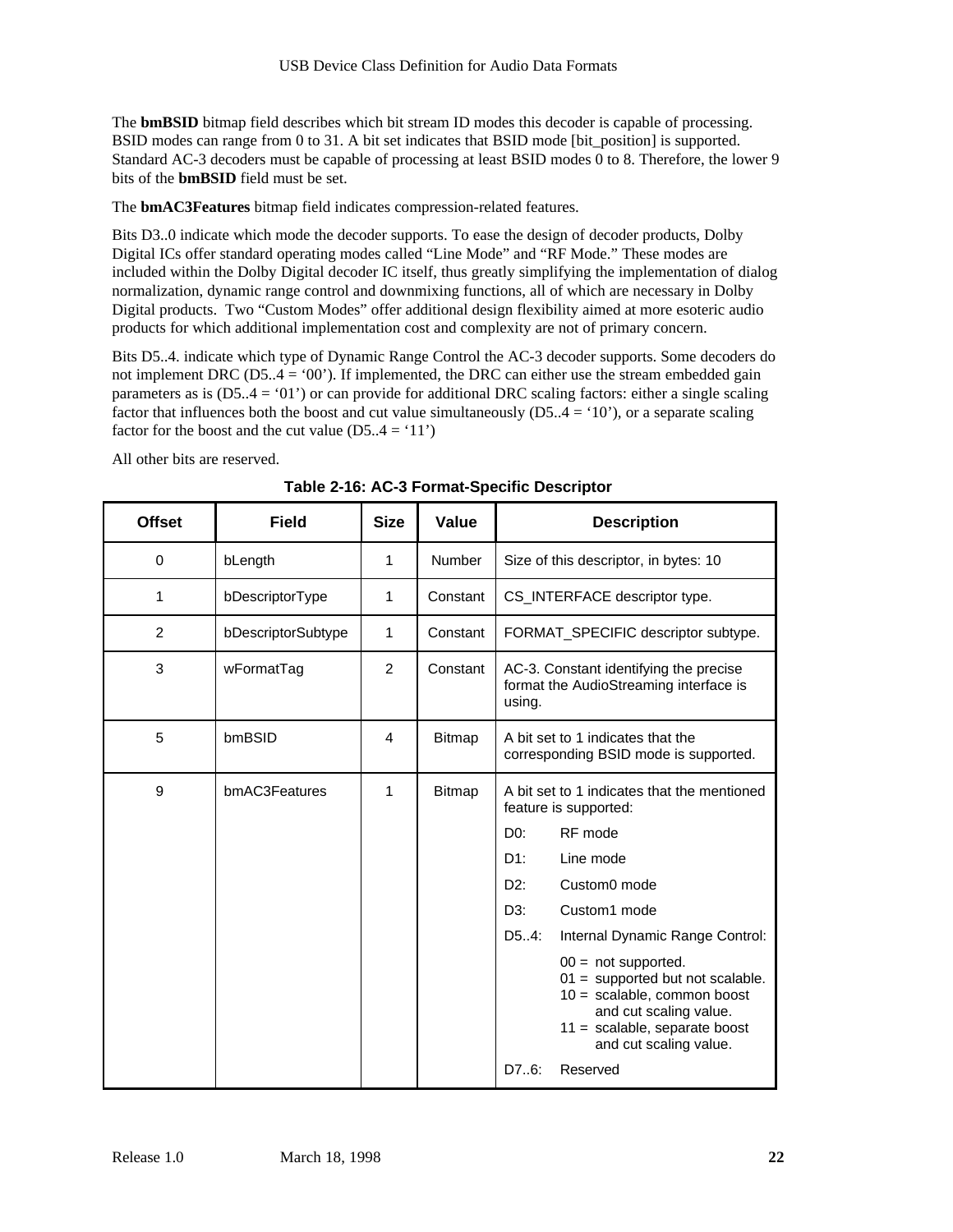#### **2.3.8.2.2 AC-3 Format-Specific Requests**

The following paragraphs describe the Set and Get AC-3 Control requests.

#### **2.3.8.2.2.1 Set AC-3 Control Request**

This request is used to set an attribute of an AC-3 Control inside an AudioStreaming interface of the audio function.

| bmRequest<br><b>Type</b> | bRequest                                 | wValue | windex                   | wLength                         | Data                      |
|--------------------------|------------------------------------------|--------|--------------------------|---------------------------------|---------------------------|
| 00100001B                | SET_CUR<br>SET_MIN<br>SET_MAX<br>SET_RES | СS     | Zero<br>and<br>Interface | Length of<br>Parameter<br>block | Parameter<br><b>Block</b> |

**Table 2-17: Set AC-3 Control Request Values**

The **bRequest** field indicates which attribute the request is manipulating. The MIN, MAX, and RES attributes are usually not supported for the Set request. Further details on which attributes are supported for which Controls can be found in Section 2.3.8.2.2.3, "AC-3 Controls."

The **wValue** field specifies the Control Selector (CS) in the high byte and zero in the low byte. The Control Selector indicates which type of control this request is manipulating. If the request specifies an unknown or unsupported CS to that interface, the control pipe must indicate a stall.

For a description of the parameter blocks for the different Controls that can be addressed through the Set AC-3 Control request, see Section 2.3.8.2.2.3, "AC-3 Controls."

#### **2.3.8.2.2.2 Get AC-3 Control Request**

This request returns the attribute setting of a specific AC-3 Control inside an AudioStreaming interface of the audio function.

| bmRequest<br><b>Type</b> | bRequest                                               | wValue | windex                   | wLength                         | Data               |
|--------------------------|--------------------------------------------------------|--------|--------------------------|---------------------------------|--------------------|
| 10100001B                | <b>GET CUR</b><br><b>GET_MIN</b><br>GET_MAX<br>GET_RES | СS     | Zero<br>and<br>Interface | Length of<br>parameter<br>block | Parameter<br>block |

**Table 2-18: Get AC-3 Control Request Values**

The **bRequest** field indicates which attribute the request is reading.

The **wValue** field specifies the Control Selector (CS) in the high byte and zero in the low byte. The Control Selector indicates which type of control this request is addressing. If the request specifies an unknown or unsupported CS to that interface, the control pipe must indicate a stall.

For a description of the parameter blocks for the different Controls that can be addressed through the Get AC-3 Control request, see Section 2.3.8.2.2.3, "AC-3 Controls."

#### **2.3.8.2.2.3 AC-3 Controls**

The following paragraphs present a detailed description of all possible AC-3 Controls an AudioStreaming interface can incorporate. For each Control, the layout of the parameter block together with the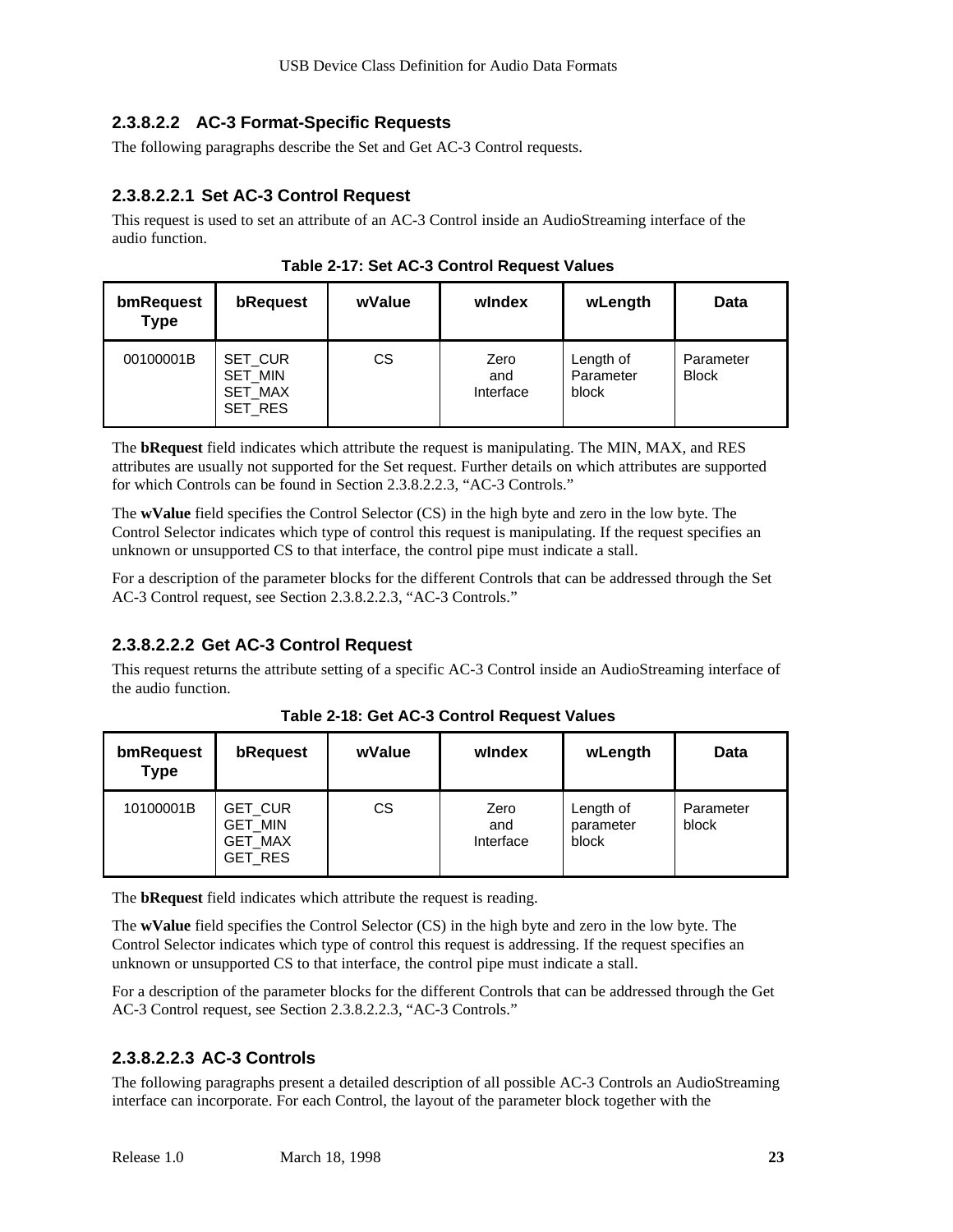appropriate Control Selector are listed. The Control Selector codes are defined in Section A.3.2, "AC-3 Control Selectors."

#### **2.3.8.2.2.3.1 Mode Control**

The Mode Control is used to change the compression mode of the AC-3 decoder in the AudioStreaming interface. A Mode Control can only support the CUR attribute. The valid range for the CUR attribute is described through the **bmComprFeatures** field of the AC-3 format-specific descriptor. Bits D3..0 describe which compression modes the AC-3 decoder supports. Valid values are:

- 0: RF mode
- 1: Line mode
- 2: Custom0 mode
- 3: Custom1 mode

If the Mode Control request specifies an unsupported mode, the control pipe must indicate a stall. The current setting can be queried during a Get AC-3 Control request.

| <b>Control Selector</b> |              |             | AC_MODE_CONTROL |                                                                                                      |
|-------------------------|--------------|-------------|-----------------|------------------------------------------------------------------------------------------------------|
| wLength                 |              |             |                 |                                                                                                      |
| <b>Offset</b>           | <b>Field</b> | <b>Size</b> | Value           | <b>Description</b>                                                                                   |
| 0                       | bMode        | 1           | Number          | The setting for the attribute of the<br><b>Compression Mode Control:</b>                             |
|                         |              |             |                 | $0:$ RF mode<br>1: Line mode<br>2: Custom0 mode<br>3: Custom1 mode<br>All other values are reserved. |

**Table 2-19: Mode Control Parameter Block**

#### **2.3.8.2.2.3.2 Dynamic Range Control**

The Dynamic Range Control (DRC) is used to enable or disable the Dynamic Range Control functionality of the decoder. The Dynamic Range Control can have only the current setting attribute (CUR). The position of the Dynamic Range Control switch can be either TRUE or FALSE. TRUE means that the AC-3 decoder is using the Dynamic Range control words (possibly with additional scaling) contained in the AC-3 bit stream to control the audio dynamic range. FALSE means the control words are being ignored and the original signal dynamic range is being reproduced. The current setting of the Control can be queried using a Get AC-3 Control request.

#### **Table 2-20: Dynamic Range Control Parameter Block**

| <b>Control Selector</b> | MP_DYN_RANGE_CONTROL |
|-------------------------|----------------------|
| wLength                 |                      |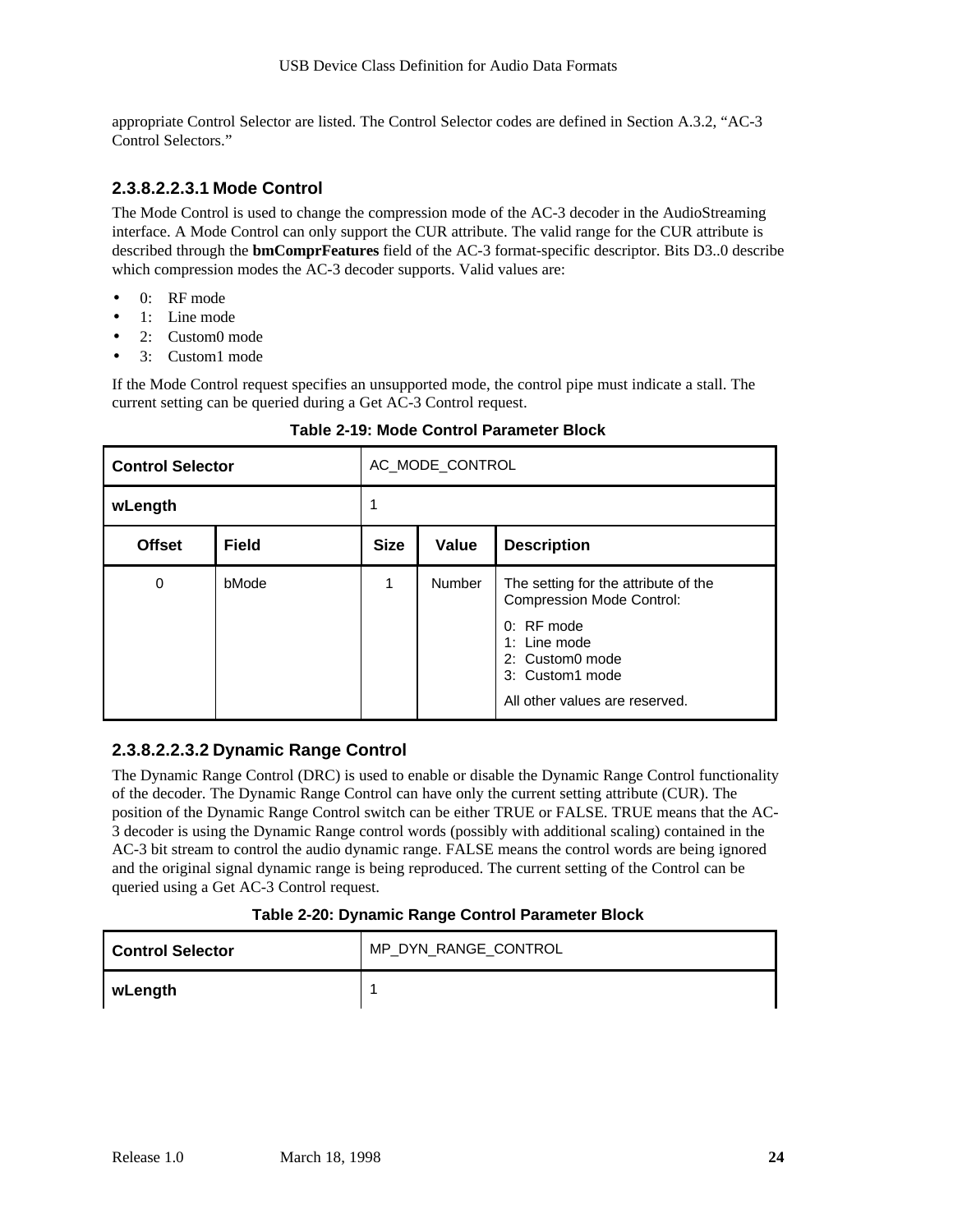| <b>Offset</b> | <b>Field</b> | <b>Size</b> | Value       | <b>Description</b>                                                                                     |
|---------------|--------------|-------------|-------------|--------------------------------------------------------------------------------------------------------|
|               | bEnable      |             | <b>Bool</b> | The setting for the Dynamic Range<br>Control CUR attribute. Enabled when<br>TRUE, disabled when FALSE. |

#### **2.3.8.2.2.3.3 Scaling Control**

The Scaling Control is used to manipulate the single scaling coefficient used by AC-3 decoders that implement a common boost/cut scaling value for Dynamic Range Control. (D5..4 = '10' in the **bmAC3Features** field of the AC-3 format-specific descriptor.) If this Control is addressed on a non-'10' decoder, the control pipe must indicate a stall.

The Scaling Control can support all possible Control attributes (CUR, MIN, MAX, and RES). The valid range for the CUR, MIN, MAX, and RES attributes is from zero (0x00) to 255/256 (0xFF). The Scaling Control honors the request to the best of its abilities. It may round the **bScale** attribute value to its closest available setting. It will report this rounded setting when queried during a Get AC-3 Control request.

| <b>Control Selector</b> | AC_SCALING_CONTROL |             |        |                                                          |  |
|-------------------------|--------------------|-------------|--------|----------------------------------------------------------|--|
| wLength                 |                    |             |        |                                                          |  |
| <b>Offset</b>           | <b>Field</b>       | <b>Size</b> | Value  | <b>Description</b>                                       |  |
| 0                       | bScale             | 1           | Number | The setting for the attribute of the Scaling<br>Control. |  |

**Table 2-21: Scaling Control Parameter Block**

#### **2.3.8.2.2.3.4 High/Low Scaling Control**

The High/Low Scaling Control is used to manipulate the two scaling coefficients used by AC-3 decoders that implement an independent boost and cut scaling value for Dynamic Range Control. ( $D5.4 = '11'$  in the **bmAC3Features** field of the AC-3 format-specific descriptor.) If this Control is addressed on a non- '11' decoder, the control pipe must indicate a stall.

The High/Low Scaling Control can support all possible Control attributes (CUR, MIN, MAX, and RES). The valid range for the CUR, MIN, MAX, and RES attributes is from zero (0x00) to 255/256 (0xFF). The High/Low Scaling Control honors the request to the best of its abilities. It may round the **bLowScale** and **bHighScale** attribute values to their closest available settings. It will report these rounded settings when queried during a Get AC-3 Control request. The **bLowScale** value is used by the AC-3 decoder to scale the Dynamic Range control words which apply a gain increase (for low sound levels). The **bHighScale** value is used by the AC-3 decoder to scale the Dynamic Range control words which apply a gain reduction (for high level sounds).

#### **Table 2-22: High/Low Scaling Control Parameter Block**

| <b>Control Selector</b> | AC_HILO_SCALING_CONTROL |
|-------------------------|-------------------------|
| wLength                 |                         |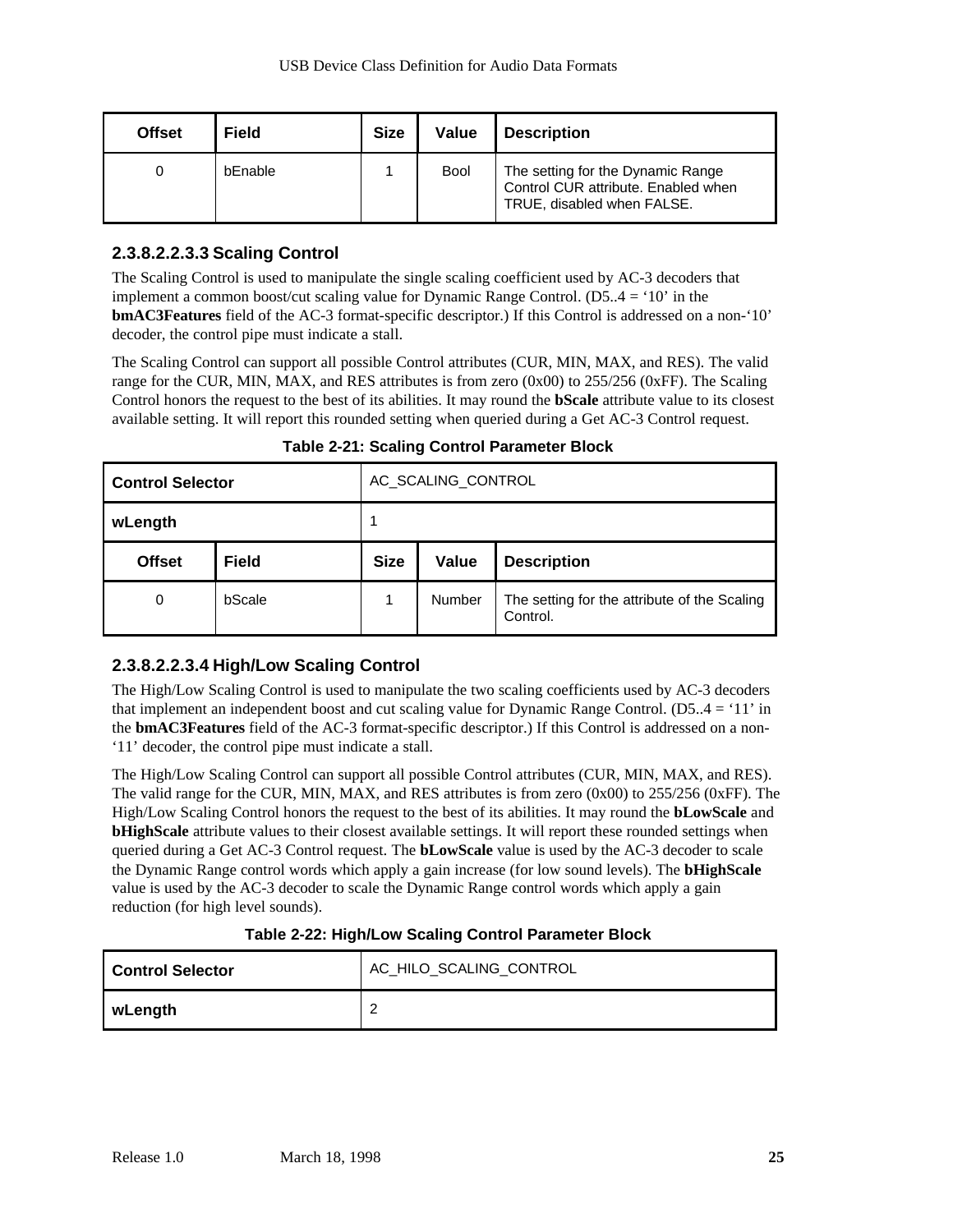| <b>Offset</b> | <b>Field</b> | <b>Size</b> | Value  | <b>Description</b>                                                   |
|---------------|--------------|-------------|--------|----------------------------------------------------------------------|
| 0             | bLowScale    |             | Number | The setting for the attribute of the low-<br>level Scaling Control.  |
|               | bHighScale   |             | Number | The setting for the attribute of the high-<br>level Scaling Control. |

# **2.4 Type III Formats**

These formats are based upon the IEC1937 standard. The IEC1937 standard describes a method to transfer non-PCM encoded audio bitstreams over an IEC958 digital audio interface, together with the transfer of the accompanying "Channel Status" and "User Data."

The IEC958 standard specifies a widely used method of interconnecting digital audio equipment with twochannel linear PCM audio. The IEC1937 standard describes a way in which the IEC958 interface shall be used to convey non-PCM encoded audio bit streams for consumer applications.

The same basic techniques used in IEC1937 are reused here to convey non-PCM encoded audio bit streams over a Type III formatted audio stream.

# **2.4.1 Type III Format Type Descriptor**

The Type III Format Type is identical to the Type I PCM Format Type, set up for two-channel 16-bit PCM data. It therefore uses two audio subframes per audio frame. The subframe size is two bytes and the bit resolution is 16 bits. The Type III Format Type descriptor is identical to the Type I Format Type descriptor but with the **bNrChannels** field set to two, the **bSubframeSize** field set to two and the **bBitResolution** field set to 16. All the techniques used to correctly transport Type I PCM formatted streams over USB equally apply to Type III formatted streams.

The non-PCM encoded audio bitstreams that are transferred within the basic 16-bit data area of the IEC1937 subframes (time-slots 12 [LSB] to 27 [MSB]) are placed unaltered in the two available 16-bit audio subframes per audio frame of the Type III formatted USB stream. The additional information in the IEC1937 subframes (channel status, user bits etc.) is discarded. Refer to the IEC1937 standard for a detailed description of the exact contents of the subframes.

The layout of the Type III Format Type descriptor is given here for clarity. All preassigned fields have been filled in.

| <b>Offset</b> | Field              | <b>Size</b> | Value    | <b>Description</b>                                                                                      |
|---------------|--------------------|-------------|----------|---------------------------------------------------------------------------------------------------------|
| 0             | bLength            | 1           | Number   | Size of this descriptor, in bytes: $8+(ns^*3)$                                                          |
| 1             | bDescriptorType    | 1           | Constant | CS INTERFACE descriptor type.                                                                           |
| 2             | bDescriptorSubtype | 1           | Constant | FORMAT TYPE descriptor subtype.                                                                         |
| 3             | bFormatType        | 1           | Constant | FORMAT TYPE III. Constant identifying<br>the Format Type the AudioStreaming<br>interface is using.      |
| 4             | <b>bNrChannels</b> |             | Number   | Indicates the number of 'virtual' physical<br>channels in the audio data stream. Must<br>be set to two. |

**Table 2-23: Type III Format Type Descriptor**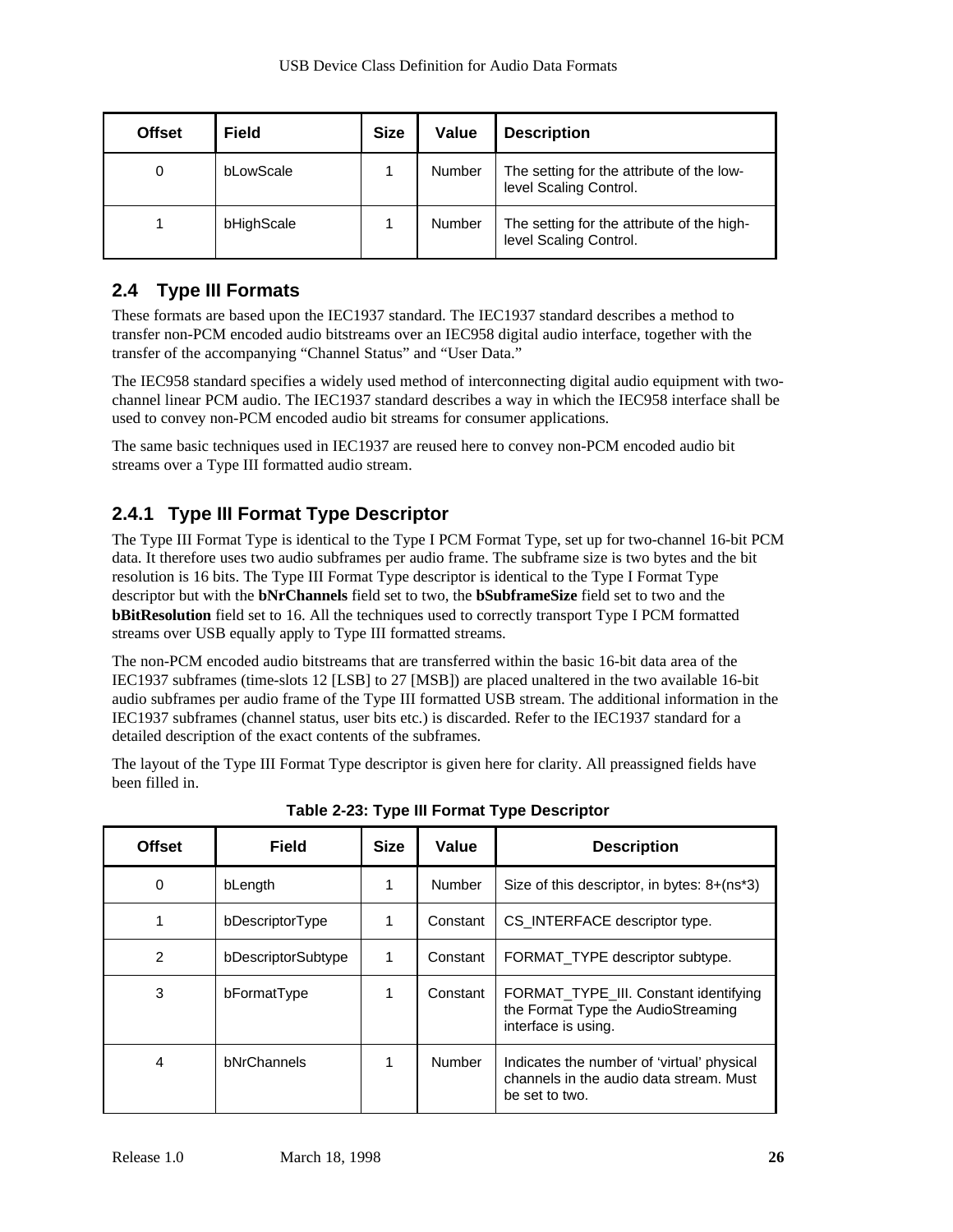| <b>Offset</b> | <b>Field</b>   | <b>Size</b> | Value         | <b>Description</b>                                                                                                                                                                                                                              |
|---------------|----------------|-------------|---------------|-------------------------------------------------------------------------------------------------------------------------------------------------------------------------------------------------------------------------------------------------|
| 5             | bSubframeSize  | 1           | <b>Number</b> | The number of bytes occupied by one<br>audio subframe. Must be set to 2.                                                                                                                                                                        |
| 6             | bBitResolution |             | <b>Number</b> | The number of effectively used bits from<br>the available bits in an audio subframe.                                                                                                                                                            |
| 7             | bSamFreqType   | 1           | <b>Number</b> | Indicates how the sampling frequency<br>can be programmed:<br>Continuous sampling frequency<br>0:<br>1255: The number of discrete sampling<br>frequencies supported by the<br>isochronous data endpoint of the<br>AudioStreaming interface (ns) |
| 8             |                |             |               | See sampling frequency tables, below.                                                                                                                                                                                                           |

Depending on the value in the **bSamFreqType** field, the layout of the next part of the descriptor is as shown in the following tables.

**Table 2-24: Continuous Sampling Frequency**

| <b>Offset</b> | <b>Field</b>  | <b>Size</b> | Value  | <b>Description</b>                                                                          |
|---------------|---------------|-------------|--------|---------------------------------------------------------------------------------------------|
| 8             | tLowerSamFreg | 3           | Number | Lower bound in Hz of the sampling<br>frequency range for this isochronous data<br>endpoint. |
| 11            | tUpperSamFreg | 3           | Number | Upper bound in Hz of the sampling<br>frequency range for this isochronous data<br>endpoint. |

#### **Table 2-25: Discrete Number of Sampling Frequencies**

| <b>Offset</b> | <b>Field</b>  | <b>Size</b> | Value         | <b>Description</b>                                                 |
|---------------|---------------|-------------|---------------|--------------------------------------------------------------------|
| 8             | tSamFreg [1]  | 3           | Number        | Sampling frequency 1 in Hz for this<br>isochronous data endpoint.  |
| $\cdots$      | $\cdots$      | $\cdots$    | .             | $\cdots$                                                           |
| $8+(ns-1)*3$  | tSamFreq [ns] | 3           | <b>Number</b> | Sampling frequency ns in Hz for this<br>isochronous data endpoint. |

*Note*: In the case of adaptive isochronous data endpoints that support only a discrete number of sampling frequencies, the endpoint must at least tolerate ±1000 PPM inaccuracy on the reported sampling frequencies.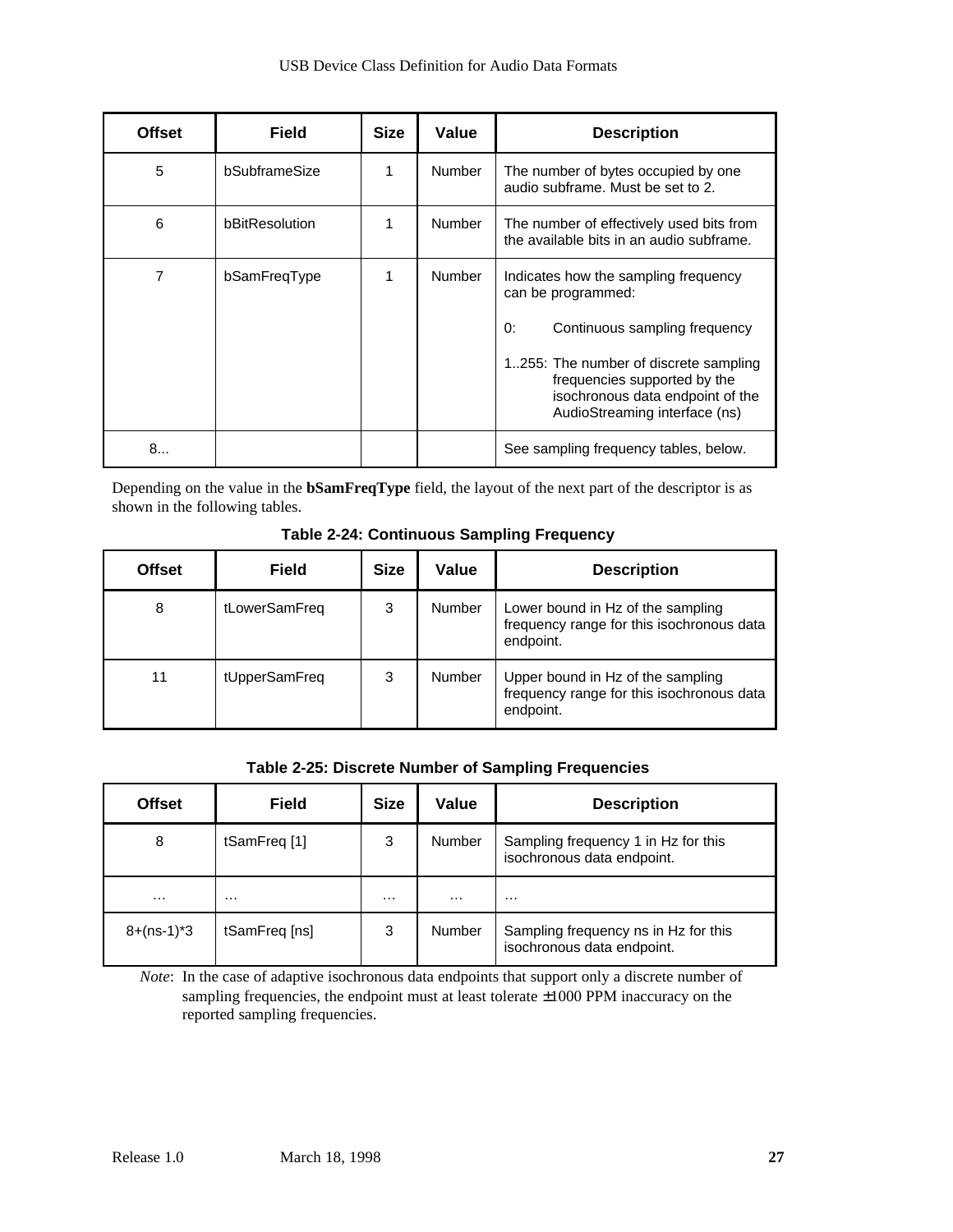# **3 Adding New Audio Data Formats**

Adding new Audio Data Formats to this specification is achieved by proposing a fully documented Audio Data Format to the Audio Device Class Working Group. Upon acceptance, they will register the new Audio Data Format (attribute a unique wFormatTag) and update this document accordingly. This process will also guarantee that new releases of generic USB audio drivers will support the newly registered Audio Data Formats.

It is always possible to use vendor-specific definitions if the above procedure is considered unsatisfactory.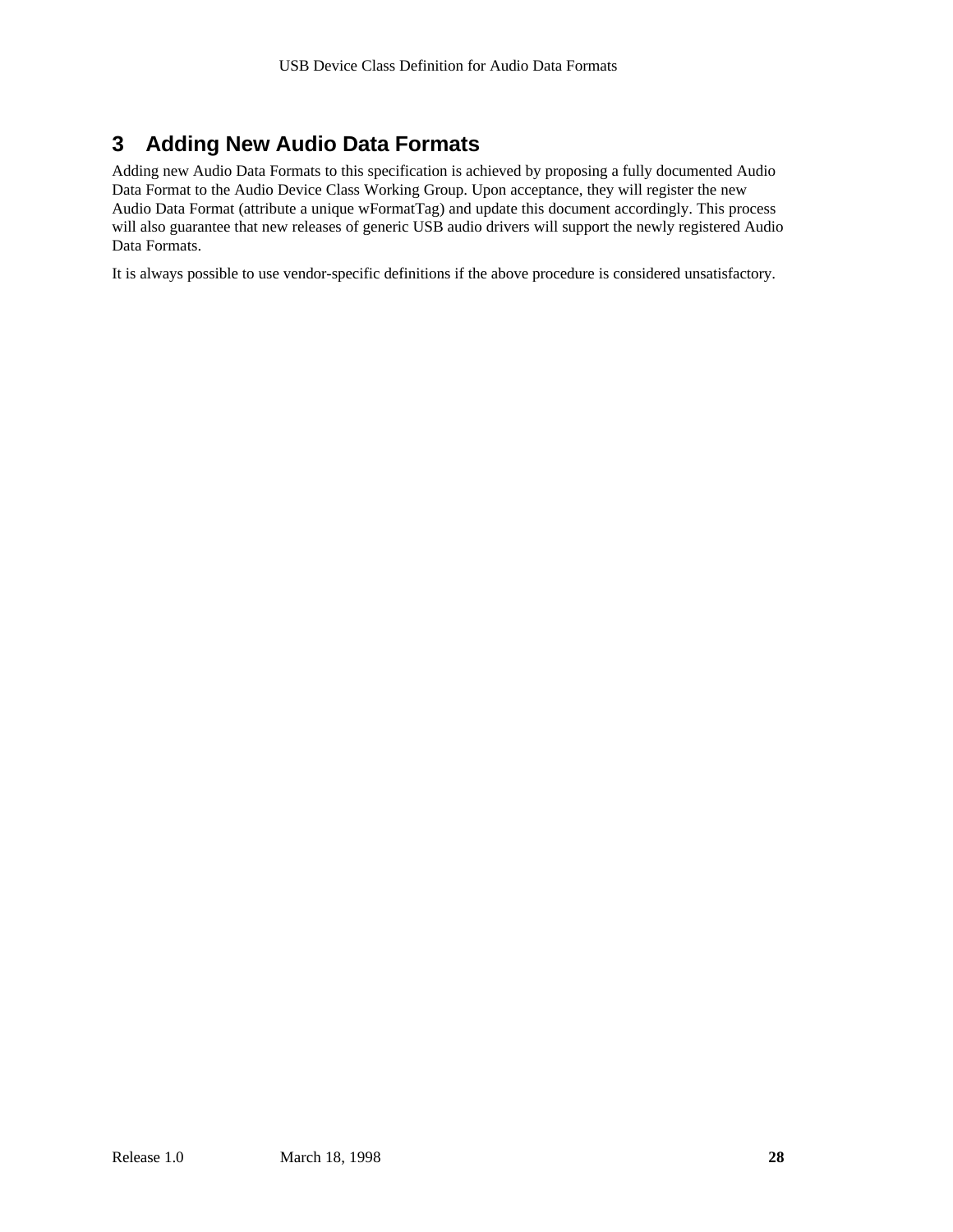# **Appendix A. Additional Audio Device Class Codes**

# **A.1 Audio Data Format Codes**

# **A.1.1 Audio Data Format Type I Codes**

**Table A-1: Audio Data Format Type I Codes**

| <b>Name</b>       | wFormatTag |
|-------------------|------------|
| TYPE_I_UNDEFINED  | 0x0000     |
| <b>PCM</b>        | 0x0001     |
| PCM <sub>8</sub>  | 0x0002     |
| <b>IEEE FLOAT</b> | 0x0003     |
| <b>ALAW</b>       | 0x0004     |
| <b>MULAW</b>      | 0x0005     |

# **A.1.2 Audio Data Format Type II Codes**

**Table A-2: Audio Data Format Type II Codes**

| <b>Name</b>       | wFormatTag |
|-------------------|------------|
| TYPE II UNDEFINED | 0x1000     |
| <b>MPEG</b>       | 0x1001     |
| $AC-3$            | 0x1002     |

# **A.1.3 Audio Data Format Type III Codes Table A-3: Audio Data Format Type III Codes**

| <b>Name</b>                                        | wFormatTag |
|----------------------------------------------------|------------|
| TYPE III UNDEFINED                                 | 0x2000     |
| IEC1937_AC-3                                       | 0x2001     |
| IEC1937 MPEG-1 Layer1                              | 0x2002     |
| IEC1937_MPEG-1_Layer2/3 or<br>IEC1937 MPEG-2 NOEXT | 0x2003     |
| IEC1937 MPEG-2 EXT                                 | 0x2004     |
| IEC1937_MPEG-2_Layer1_LS                           | 0x2005     |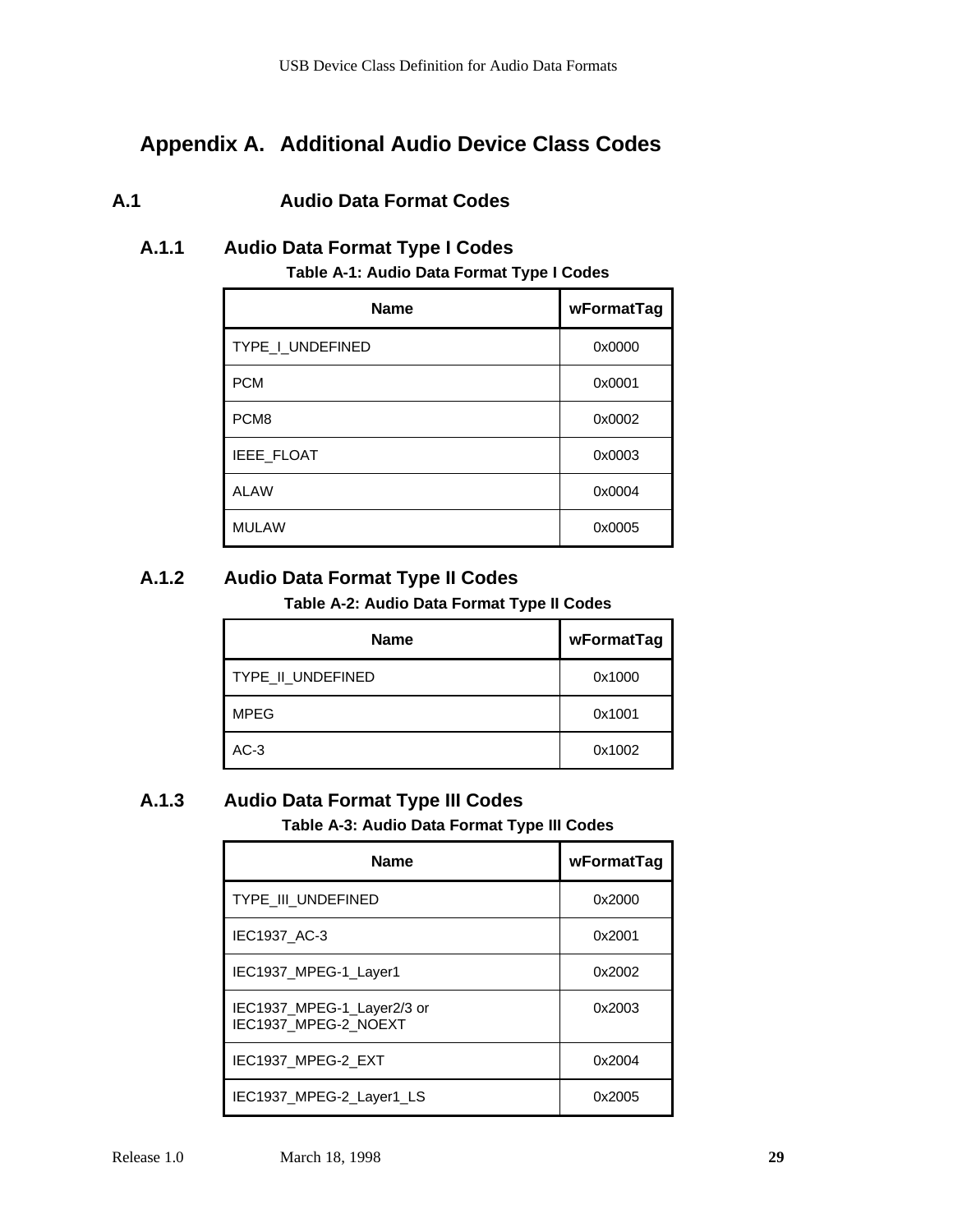| <b>Name</b>                | wFormatTag |
|----------------------------|------------|
| IEC1937_MPEG-2_Layer2/3_LS | 0x2006     |

# **A.2 Format Type Codes**

#### **Table A-4: Format Type Codes**

| <b>Format Type Code</b> | Value |
|-------------------------|-------|
| FORMAT TYPE UNDEFINED   | 0x00  |
| FORMAT TYPE I           | 0x01  |
| FORMAT TYPE II          | 0x02  |
| FORMAT TYPE II          | 0x03  |

# **A.3 Format-Specific Control Selectors**

#### **A.3.1 MPEG Control Selectors**

#### **Table A-5: MPEG Control Selectors**

| <b>Control Selector</b>        | Value |
|--------------------------------|-------|
| MPEG_CONTROL_UNDEFINED         | 0x00  |
| MP DUAL CHANNEL CONTROL        | 0x01  |
| MP SECOND STEREO CONTROL       | 0x02  |
| MP MULTILINGUAL CONTROL        | 0x03  |
| MP DYN RANGE CONTROL           | 0x04  |
| <b>MP SCALING CONTROL</b>      | 0x05  |
| <b>MP HILO SCALING CONTROL</b> | 0x06  |

# **A.3.2 AC-3 Control Selectors**

#### **Table A-6: AC-3 Control Selectors**

| <b>Control Selector</b> | Value |
|-------------------------|-------|
| AC CONTROL UNDEFINED    | 0x00  |
| AC MODE CONTROL         | 0x01  |
| AC DYN RANGE CONTROL    | 0x02  |
| AC SCALING CONTROL      | 0x03  |